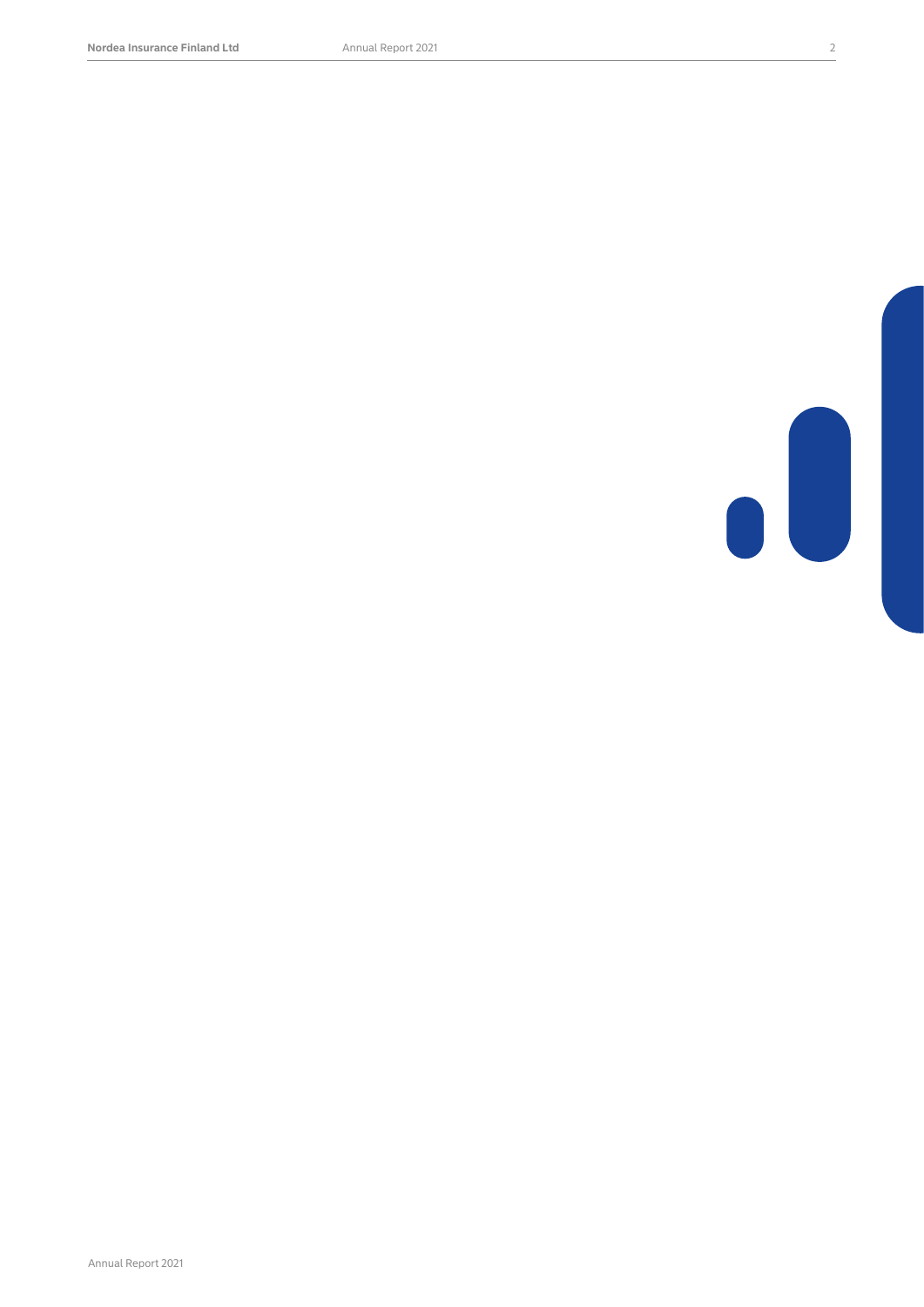## **Contents**

#### **Annual report 2021 4**



The third year of Nordea Insurance Finland Ltd Premium income Investments in 2021 Claims Expenses Personnel Result and the contract of the contract of the contract of the contract of the contract of the contract of the Technical provisions Solvency Risk management Group structure and ownership The company´s future Administration and auditors of Nordea Insurance Finland Ltd Proposal of the Board of Directors for distribution of profit Events after the financial year

| <b>Nordea Insurance Finland Ltd</b> |    |
|-------------------------------------|----|
| Profit and loss                     |    |
| Balance sheet                       | 8  |
| Cash flow statement                 |    |
| Notes to the financial statements   | 10 |

| Riskprofile                             |     |
|-----------------------------------------|-----|
| Signatures of Report of the             |     |
| Board of Directors' and Annual Accounts | 20  |
| Auditor's Report                        | -21 |

Nordea Insurance Finland Ltd is part of the Nordea Group. We build strong and close relationship through our engagement with customers and society. Whenever people strive to their goals and realise their dreams, we are there to provide relevant financial solutions. We are the largest bank in the Nordic region and among the ten largest financial

groups in Europe in terms of total market capitalisation with around 11 million customers, 31,500 employees and 600 branch office locations. The Nordea share is listed on the Nasdaq Stockholm, Nasdaq Helsinki and Nasdaq Copenhagen exchanges.

Nordea Insurance Finland Ltd Kaisaniemenkatu 6, Helsinki Kaisaniemenkatu 6, Helsinki Kaisaniemenkatu 6, Helsinki Kaisaniemenkatu 6, Helsinki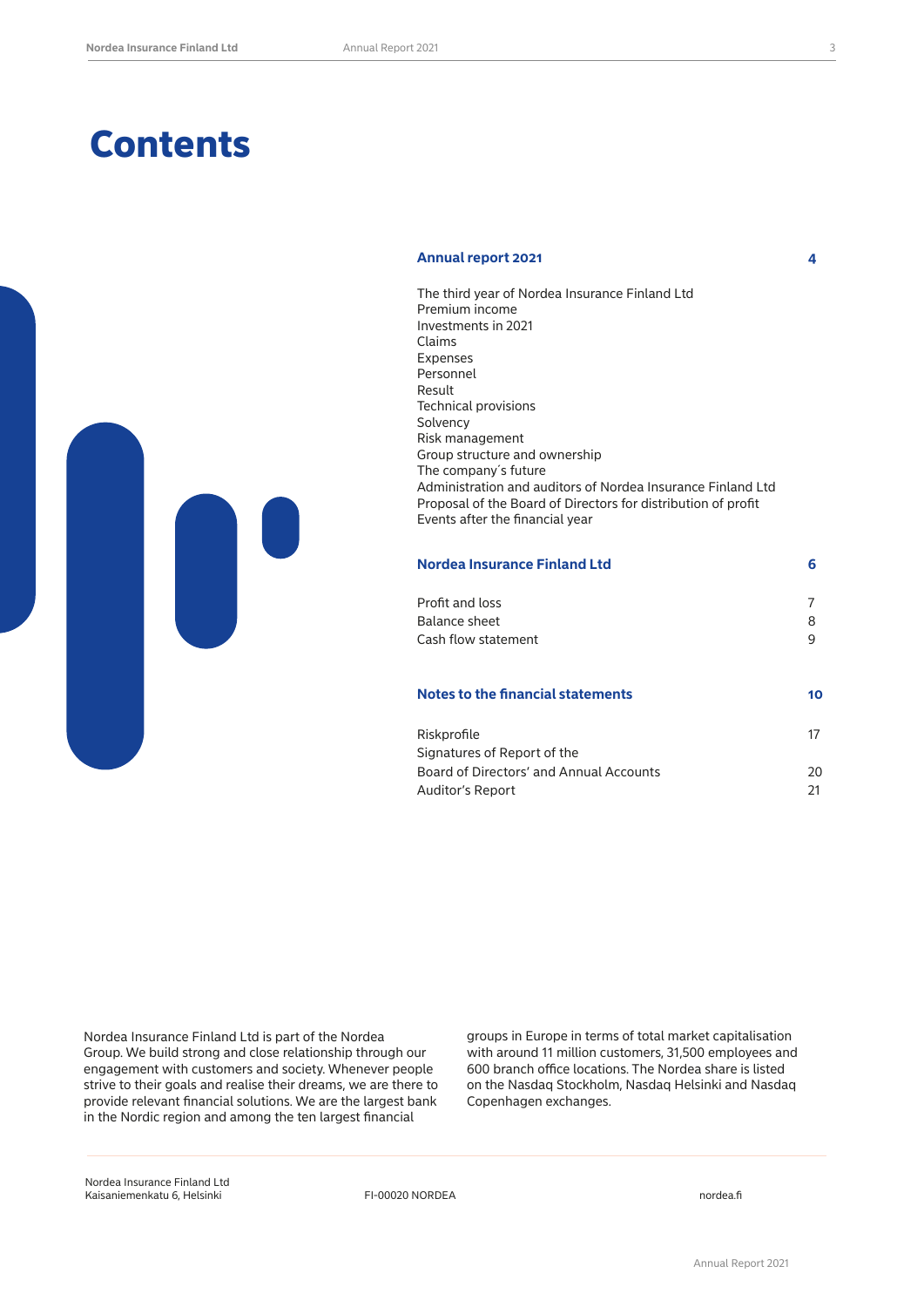## Annual Report 2021

## **The fourth year of Nordea Insurance Finland Ltd**

Nordea Insurance Finland Ltd is a non-life insurance company, which provides non-life insurance covers (class 1, 2 and 16) for the customers of Nordea Bank Abp. The covers are offered as a part of the Nordea MyLife insurance brand and Nordea Bank Abp's and Nordea Life Assurance Finland Ltd.'s sales organization act as the sales channel.

Nordea Insurance Finland Ltd has outsourced the operating functions to the parent company Nordea Life Assurance Finland Ltd and Nordea Bank Abp. The outsourced functions were monitored according to the monitoring process during the year.

During its fourth year of operation the company has focused on growing its insurance sales. The second Covid 19 year increased the customers' interest in protection products and this had a positive impact on MyLife sales. Investments made with the parent company on digitalization continued focusing on the improvement of customers' experience in different channels. Covid 19 did not have a negative impact on the company's solvency.

The company is committed to development. As a sign of commitment, the company was granted its own quality certification as part of the parent company's ISO 9001 certificate.

#### **Premium income**

The premium income for Nordea Insurance Finland Ltd was EUR 19.7 (29.5) million. An update of the calculation basis for the technical provisions during 2020 created a one-off increase of the premium income by EUR 8.3 million for the comparison year 2020.

#### **Investments in 2020**

The strategy of the company is to keep the total risk of its investment portfolio relatively low. The low risk level of the investment portfolio has been achieved by comprehensively diversifying the portfolio into different asset classes and by selecting investments for the portfolio that would react independently of one another in various market situations. In 2021, the portfolio performed well relative to its risk level. Equity investments provided the best return while increase in interest rate level impacted negatively to performance of fixed income assets.

At the end of the year, fixed income investments accounted for 80,8 (84,9) per cent, equities and equity-type investments for 16,0 (10,0) per cent and the share of cash 3,2 (5,1) per cent.

#### **Claims**

Total amount of EUR 3,365,444.91 in claims was paid in 2021.

#### **Expenses**

The total expenses were EUR 4,399,663.17 (3,507,369.98). The share of salaries and other personnel costs was EUR 275,453.68 (272,304.30).

#### **Personnel**

The company's personnel consisted of three people during the year. Women accounted for 100 per cent of the work force.

#### **Result**

The balance on the technical account for 2021 before taxes was EUR 11,076,712.09 (12,052,458.26). Investment costs amounted to EUR 431,095.38 (355,918.90).

#### **Technical provisions**

The technical provision of Nordea Insurance Finland Ltd was EUR 19,178,093.86 (18,684,891.62).

The provision for unearned premiums was EUR 10,152,160.04 (10,422,327.81). The provision for claims outstanding was EUR 6,963,063.47 (7,693,049.22) and the equalization provision amounted to EUR 2,062,870.35 (569,514.59).

#### **Solvency**

The company's solvency is strong. Equity used in solvency calculation exceeds the equity ratio requirement by a ratio of 5.35.

#### **Risk management**

The risk management of the company has been outsourced to the mother company.

The objective of risk management is to identify, measure and manage the risks faced by the company.

At the company level, the most significant risks include the risks associated with the business strategy and business environment, investment activity risks, risks associated with the structure of the technical provisions, underwriting risks and operational risks.

The parent company Nordea Life Assurance Finland Ltd has a separate Risk Management Department, headed by the Chief Risk Officer (CRO). The CRO develops and directs the risk management practices of the company.

The risk management strategy is updated as necessary – annually, at the very least. The strategy contains precisely defined principles according to which the risk management measures, follows up on and reports risks to the top executive management. The company has a contingency plan and a business continuity plan, which are tested annually.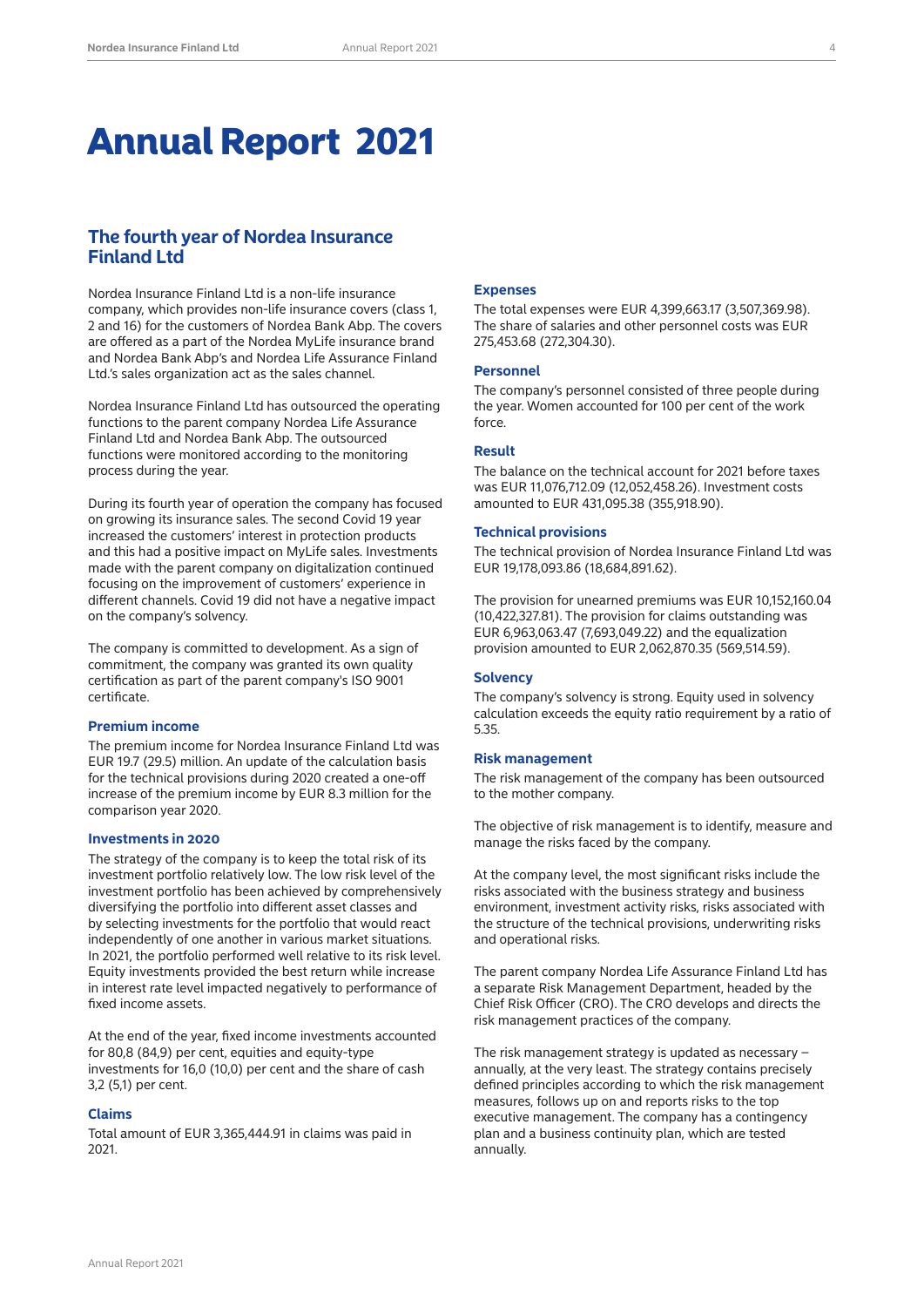#### **Group structure and ownership**

Nordea Insurance Finland Ltd has 53,000 (53,000) shares all of which have the same number of votes at the Annual General Meeting. The minimum share capital, as stated in the Articles of Association, is EUR 5,000,000.00 and the maximum EUR 20,000,000.00. The share capital can be increased or decreased within these limits without revising the Articles of Association. The shares do not have a nominal value and the minimum number of shares is 50,000 and the maximum 200,000. The parent company of Nordea Insurance Finland Ltd is Nordea Life Assurance Finland Ltd with a 100 per cent holding. Nordea Life Assurance Finland Ltd, in turn, is whollyowned by Nordea Life Holding AB. Nordea Life Holding AB is wholly-owned by Nordea Bank Abp.

#### **The company's future**

We believe that the company has a good basis to grow its business. During the year 2022 the aim is to grow the number of the company's customers via an active promotion and sales support of MyLife product and further develop business. The financial solidity and profitability of the company establish a solid basis for the growth of the company.

#### **Administration and auditors of Nordea Insurance Finland Ltd**

The Board of Directors of the company is composed of the following five members:

Pekka Luukkanen, Chairman of the Board Lauri Hallberg, Vice-Chairman of the Board Petra Särkkä Raimo Voutilainen Martti Paajanen (since 24 March 2021)

The Managing Director of the company is Ari Sivonen, M.Sc. (Econ.).

The Chief Actuary of the company is Antti Auranen, M.Sc., actuary approved by the Ministry of Social Affairs and Health.

The audit firm of the company is PWC Oy with APA Martin Grandell acting as the principal auditor.

The Annual General Meeting was held on 24 March 2021.

#### **Proposal of the Board of Directors for distribution of profit**

The result for the fourth operating year for Nordea Insurance Finland Ltd was EUR 8,859,001.27. The distributable equity capital of Nordea Insurance Finland Ltd totals EUR 21,291,785.00.

The Board of Directors proposes the result to be transferred to the retained earnings account.

**Events after the financial year** No significant events.

Annual Report 2021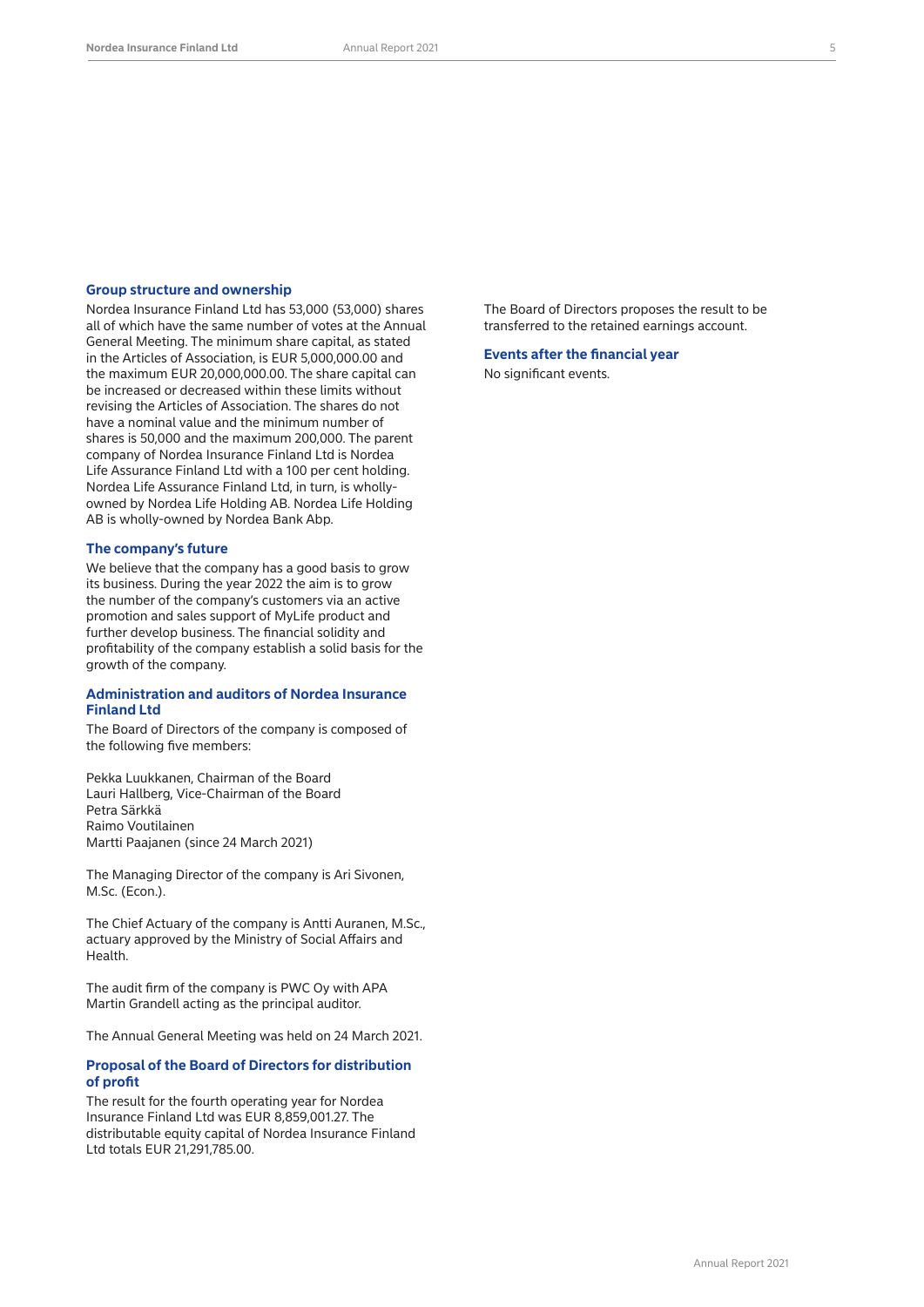## Financial Statements 2021

Nordea Insurance Finland Ltd

| Profit and loss                         |    |
|-----------------------------------------|----|
| Balance sheet                           | 8  |
| Cash flow statement                     | 9  |
| Notes to the financial statements       | 10 |
| Riskprofile                             | 17 |
| Signatures of Report of the             |    |
| Board of Directors' and Annual Accounts | 20 |
| <b>Auditor's Report</b>                 | 21 |

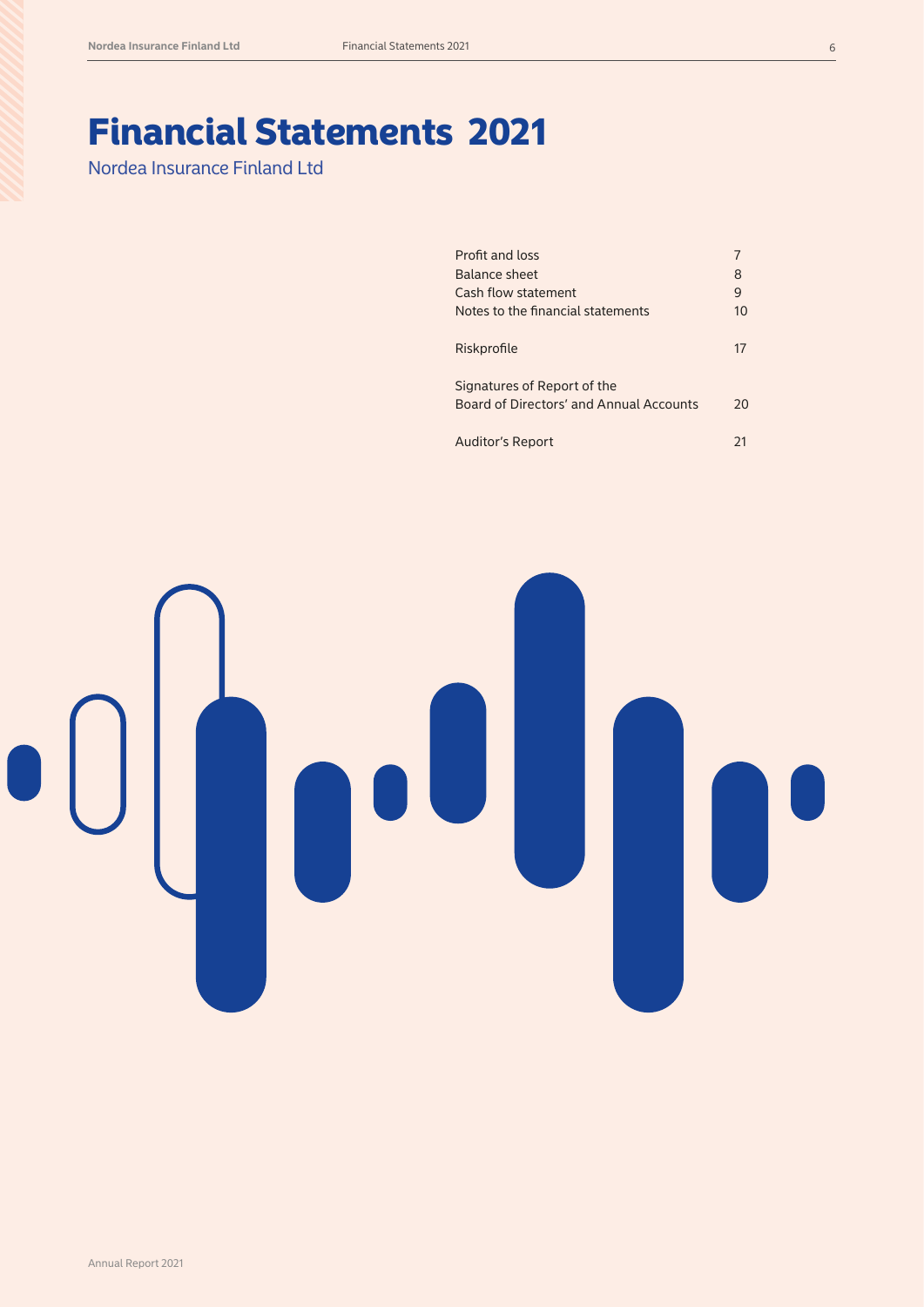## Profit and loss account

| <b>Technical Account</b>                                                    |                | $1.1 - 31.12.2021$ |                | $1.1 - 31.12.2020$ |
|-----------------------------------------------------------------------------|----------------|--------------------|----------------|--------------------|
|                                                                             |                |                    |                |                    |
| Premiums earned                                                             |                |                    |                |                    |
| Premiums written                                                            | 19749888       |                    | 29 541 194     |                    |
| Reinsurers' share                                                           | $-107131$      | 19 642 756         | $-134521$      | 29 406 672         |
|                                                                             |                |                    |                |                    |
| Change in the provision for unearned premiums                               | 270 168        |                    | $-9346227$     |                    |
| From which portfolio transfer                                               | $\overline{0}$ |                    | $\mathbf 0$    |                    |
| Reinsurers' share                                                           | $\Omega$       | 270 168            | $\Omega$       | $-9346227$         |
| Claims                                                                      |                |                    |                |                    |
| Claims paid                                                                 | $-3365445$     |                    | $-4$ 172 198   |                    |
| Change in the provision for outstanding claims                              | 729 986        |                    | 241 639        |                    |
| From which portfolio transfer                                               | $\overline{0}$ |                    | $\overline{0}$ |                    |
| Reinsurers' share                                                           | $\Omega$       | $-2635459$         | $\Omega$       | $-3930559$         |
|                                                                             |                |                    |                |                    |
| Net operating expenses                                                      |                | $-4399663$         |                | $-3480370$         |
|                                                                             |                |                    |                |                    |
| Balance on technical account before the change in<br>equalisation provision |                | 12 877 802         |                | 12 649 517         |
|                                                                             |                |                    |                |                    |
| Change in equalisation provision                                            |                | $-1493356$         |                | $-373547$          |
|                                                                             |                |                    |                |                    |
| Balance on technical account                                                |                | 11 384 446         |                | 12 275 969         |
| <b>Non-technical account</b>                                                |                |                    |                |                    |
| Investment income                                                           |                | 123 361            |                | 35727              |
| Investment expenses                                                         |                | $-397676$          |                | $-355255$          |
| Value readjustments                                                         |                | $\mathbf{0}$       |                | 96 681             |
| Investment depreciations                                                    |                | $-33419$           |                | $-664$             |
| Profit/loss on ordinary activities                                          |                | 11 076 712         |                | 12 052 458         |
| Profit/loss before appropriations and tax                                   |                | 11 076 712         |                | 12 052 458         |
| Dirext taxes on ordinary operations                                         |                |                    |                |                    |
| Taxes for the year                                                          |                | $-2$ 217 711       |                | $-2413492$         |
|                                                                             |                |                    |                |                    |
| <b>Result for the year</b>                                                  |                | 8 859 001          |                | 9 638 967          |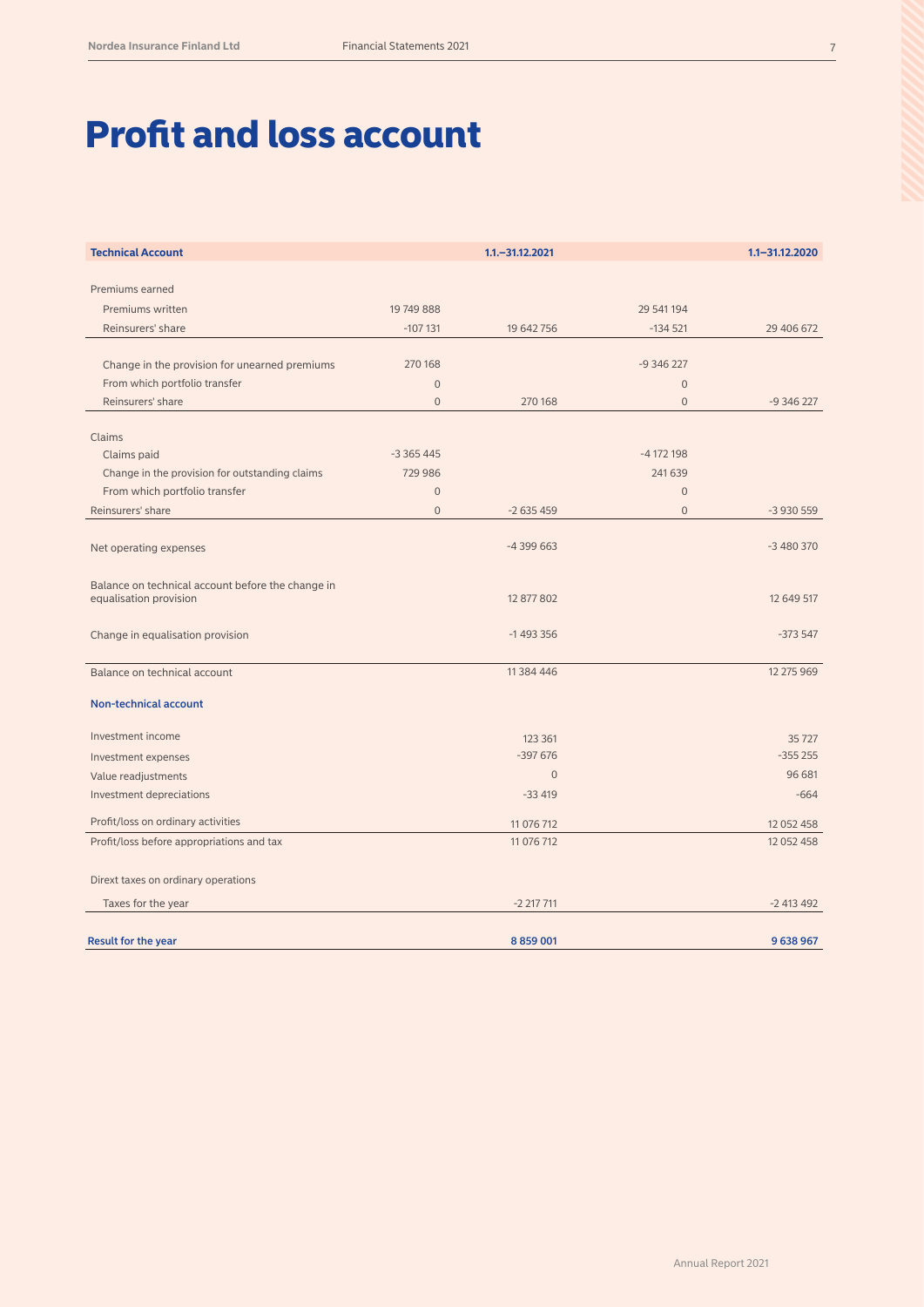## Balance Sheet

| <b>ASSETS</b>                              |               | 31.12.2021    |               | 31.12.2020    |
|--------------------------------------------|---------------|---------------|---------------|---------------|
| <b>Investments</b>                         |               |               |               |               |
| Other investments                          |               |               |               |               |
| Shares and participations                  | 1 0 0 1 5 7 4 |               | 779 474       |               |
| Debt securities                            | 6 9 6 2 0 4   | 7967778       | 6 974 751     | 7754225       |
| <b>Receivables</b>                         |               |               |               |               |
| Arising from direct insurance operations   | 9 440 609     |               | 9 812 611     |               |
| Policyholders                              | 1652590       |               | 1692465       |               |
| Intermediaries                             | 25 000        | 11 118 199    | 27 000        | 11 532 076    |
|                                            |               |               |               |               |
| <b>Other assets</b>                        |               |               |               |               |
| Cash in hand and at bank                   |               | 26 351 088    |               | 16 996 252    |
|                                            |               |               |               |               |
| <b>Other receivables</b>                   |               |               |               |               |
| Other receivables                          |               | 2 0 1 7       |               | 1639          |
| Prepayments and accrued income             |               | 187 658       |               | 10 699        |
|                                            |               |               |               |               |
|                                            |               | 45 626 740    |               | 36 294 891    |
| <b>LIABILITIES</b>                         |               |               |               |               |
| <b>Equity capital</b>                      |               |               |               |               |
| Shareholders' equity                       | $-5000000$    |               | $-5000000$    |               |
| Reserve for invested unrestricted equity   | $-300000$     |               | $-300000$     |               |
| Retained earnings                          | $-12$ 132 784 |               | $-2493817$    |               |
| Profit for the year                        | $-8859001$    | $-26291785$   | $-9638967$    | $-17432784$   |
|                                            |               |               |               |               |
| <b>Technical account</b>                   |               |               |               |               |
| Provisions for unearned premiums           | $-10$ 152 160 |               | $-10$ 422 328 |               |
| Outstanding claims                         | $-6963063$    | $-17$ 115 224 | -7 693 049    | $-18$ 115 377 |
| Equalisation provision, non-life insurance |               | $-2062870$    |               | $-569515$     |
| <b>Technical provisions</b>                |               | -19 178 094   |               | $-18684892$   |
|                                            |               |               |               |               |
| <b>Creditors</b>                           |               |               |               |               |
| Arising from reinsurance operations        |               | $-107000$     |               | $-112000$     |
| Other creditors                            |               | $-9768$       |               | $-7306$       |
| <b>Deferred income</b>                     |               | $-40093$      |               | $-57910$      |
|                                            |               | -45 626 740   |               | -36 294 891   |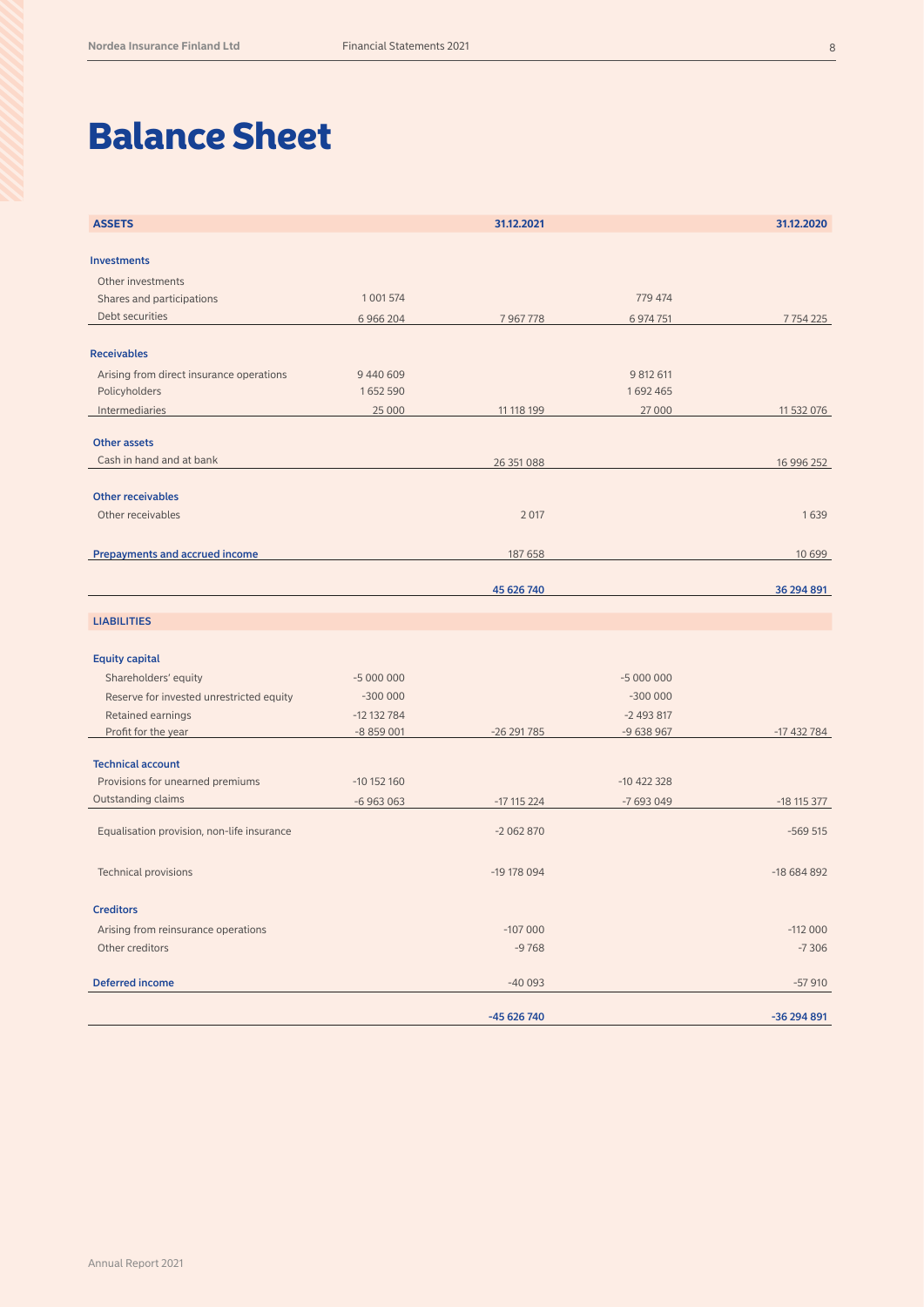## Cash Flow Statement

| <b>CASH FLOW STATEMENT</b>                                                 | $1.1 - 31.12.2021$ | 1.1.-31.12.2020 |
|----------------------------------------------------------------------------|--------------------|-----------------|
| <b>Cash flow from operations</b>                                           |                    |                 |
| Insurance premiums gained                                                  | 20 086 995         | 20 214 990      |
| Reinsurers' share                                                          | $-131$             | $-22521$        |
| Claims paid                                                                | $-2846945$         | $-3772299$      |
| Reinsurers' share                                                          | $\overline{0}$     | $\mathbf{0}$    |
| Interest income paid                                                       | $\overline{0}$     | $\mathbf{0}$    |
| Dividend                                                                   | $\overline{0}$     | $\mathbf{0}$    |
| Other investment income received and other operational income              | $\Omega$           | $\Omega$        |
| Personel expense related payments                                          | $-268847$          | $-272652$       |
| Payments on other operative expenses                                       | $-5042467$         | $-3943394$      |
| Cash flow from business operations before financial items and taxes        | 11 928 605         | 12 204 124      |
| Interest paid and payments on other financing expenses                     | $\Omega$           | $\Omega$        |
| Direct taxes paid                                                          | $-2405368$         | $-2424190$      |
|                                                                            |                    |                 |
| <b>Cash flow from operations</b>                                           | 9 5 23 2 3 6       | 9779934         |
|                                                                            |                    |                 |
| <b>Cash flow from investments</b>                                          |                    |                 |
| Net investments                                                            | $-4321930$         | $-780500$       |
| Capital gains from investments (excl. cash assets)                         | 4 1 5 3 5 3 0      | 725 127         |
| Intangible and tangible assets                                             | $\Omega$           | $\mathbf{0}$    |
| <b>Transfer of business</b>                                                | $\overline{0}$     | $\mathbf{0}$    |
| Other asset investments and income from sales                              | $\Omega$           | $\mathbf{0}$    |
|                                                                            |                    |                 |
| <b>Cash flow from investments</b>                                          | $-168400$          | $-55373$        |
| <b>Cash flow from financial activities</b>                                 |                    |                 |
| Issue of shares for cash                                                   | $\overline{0}$     | $\mathbf{0}$    |
| Acquisition of own shares                                                  | $\overline{0}$     | $\mathbf{0}$    |
| Disposal of own shares                                                     | $\overline{0}$     | $\mathbf{0}$    |
| Loans drawn down                                                           | $\overline{0}$     | $\mathbf 0$     |
| Repaid loans                                                               | $\overline{0}$     | $\Omega$        |
| Dividends paid/Interest on guaranteed equity and other profit distribution | $\overline{0}$     | $\overline{0}$  |
|                                                                            |                    |                 |
| <b>Cash flow from financial activities</b>                                 | $\overline{0}$     | $\mathbf{0}$    |
| <b>Change in funds</b>                                                     | 9 3 5 4 8 3 6      | 9724560         |
|                                                                            |                    |                 |
| Funds at the start of the year                                             | 16 996 252         | 7 271 692       |
| Funds at the end of the year                                               | 26 351 088         | 16 996 252      |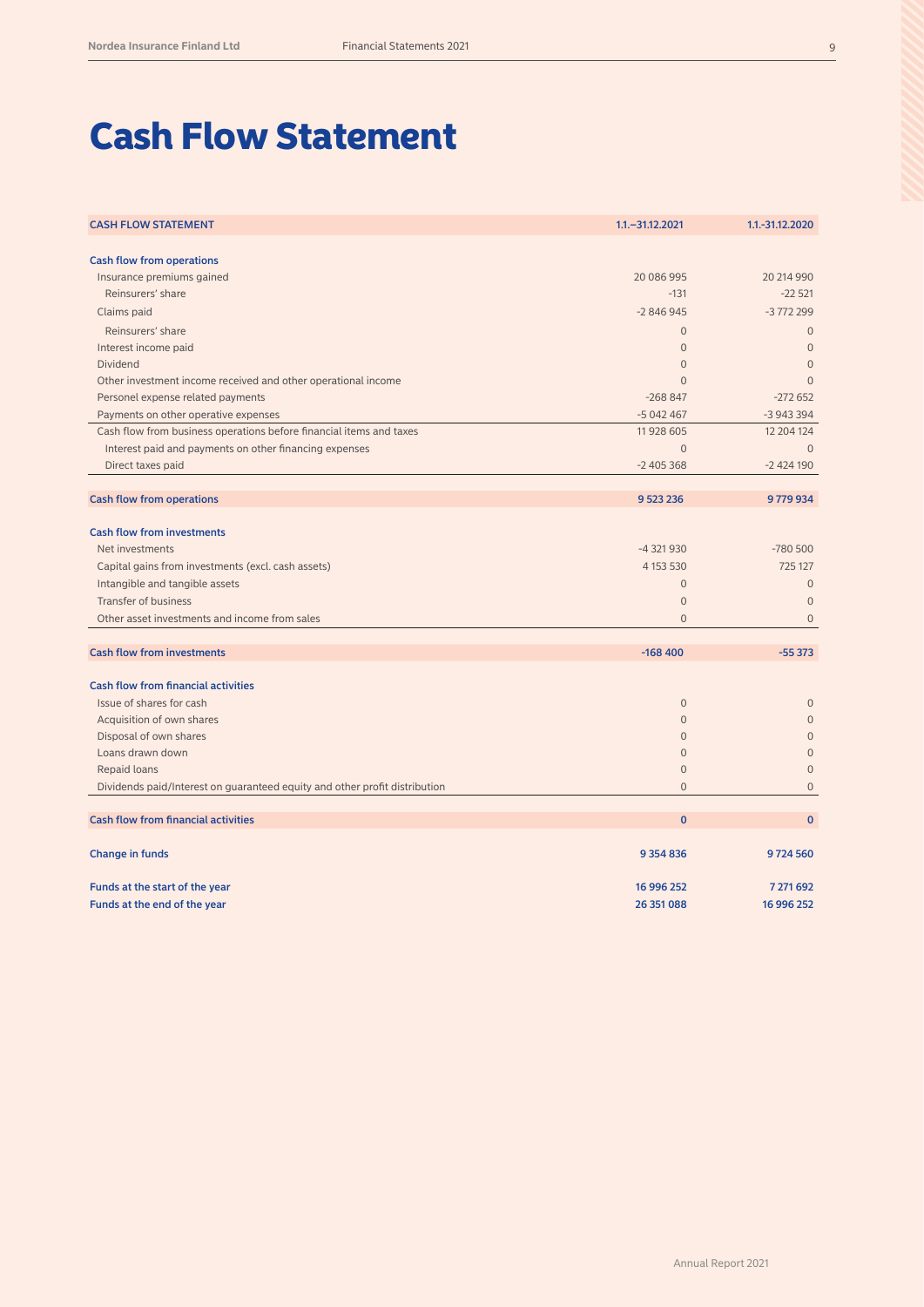## Notes to the financial statements

## **1. ACCOUNTING PRINCIPLES OF THE FINANCIAL STATEMENTS**

The financial statements have been drafted in accordance with the current applicable corporate laws as well as the decisions, rules and regulations specified by the Ministry of Social Affairs and Health and the Financial Supervisory Authority.

#### **Book value of investments and book value of assets covering unit-linked technical provisions**

Shares and participations in other investments were valued on the balance sheet at the acquisition cost or at the lower probable transfer price. The impact on the result of this valuation is entered as depreciation and return on depreciation.

Fixed income funds that are listed among debt securities are valued on the balance sheet at acquisition cost.

Premium receivables are recognised on the balance sheet at the probable value. The amount corresponding the expected cancellation is deducted from the nominal value of premium receivables. Other receivables are valued at the nominal value or at a permanently lower probable value.

#### **Fair value of investments**

The fair value of the equity and fixed income fund investments is obtained using the last available Net Asset Value of the fund on the end date of the financial year or, if none is available, the most recent available Net Asset Value from the date preceding this date.

The deposits are valued at fair value which equals to the nominal value of deposits. The receivables are valued at fair value which equals to nominal value of receivables or the lower probable value.

#### **Pension cover for employees**

In compliance with the Employees' Pension Act, the company has taken out from Varma Mutual Pension Insurance Company statutory pension insurance for its employees. All insurance premiums paid for the said insurance in 2021 are entered in the 2021 results.

#### **Calculation principles of technical provisions**

The calculation basis for technical provisions were updated on December 31st, 2021. The technical provisions consist of provision for unearned premiums and outstanding claims. The provision for unearned premiums stands for the upcoming insurance events on effective policies. Outstanding claims stands for unpaid claims from the insured events occurred and the Equalization Provision.

The Financial Supervisory Authority approved the basis for calculating the Equalization Provision on December 18th, 2019. In the case of transfer into the Equalisation Provision, the reserve is credited with interest, which is a five-year risk-free interest rate of the euro without a matching adjustment or volatility adjustment.

There is no technical interest rate associated with policies.

#### **Deferred tax liabilities and assets**

The company has no material deferred tax liabilities or assets.

#### **Changes in 2021 that affected the financial statement**

seuraava: The accounting treatment of profit share paid from reinsurance contracts has been changed. The profit share is booked against operating expenses. The profit share was previously booked as investment income. Due to the change, the comparison figures for the aforementioned profit and loss statement items will be corrected.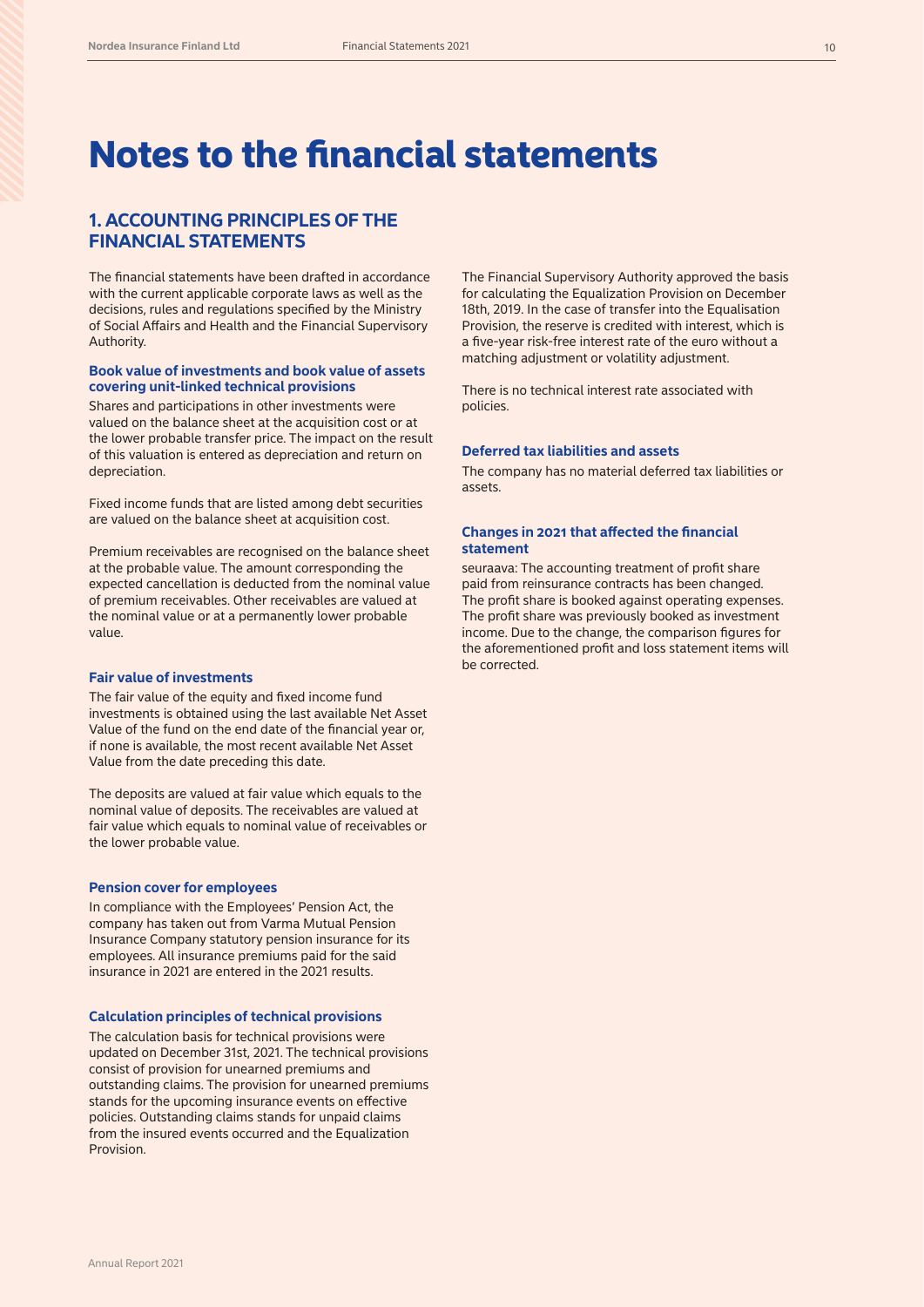| <b>1. PREMIUM INCOME</b>            | 1.1.-31.12.2021 | $1.1 - 31.12.2020$ |
|-------------------------------------|-----------------|--------------------|
|                                     |                 |                    |
| Direct insurance                    |                 |                    |
| Domestic                            | 19 749 888      | 29 541 194         |
| Reinsurance                         | $\mathbf{0}$    | $\Omega$           |
| Gross premium income before outward | 19 749 888      | 29 541 194         |
| reinsurance premiums                |                 |                    |

No deductions made to the premium income.

### 2. BALANCE ON TECHNICAL ACCOUNT BY GROUP OF INSURANCE CLASS

|                                     |      | <b>Gross premiums</b><br>written before<br>reinsurers' share | <b>Gross premiums</b><br>earned before<br>reinsurers' share | <b>Claims incurred</b><br>before reinsurers'<br>share | <b>Operating</b><br>expenses before<br>reinsurers'<br>comissions and<br>profit participation | <b>Reinsurance</b><br>balance | <b>Balance on</b><br>technical<br>account before<br>the change in<br>collective item<br>and equalisation<br>provision |
|-------------------------------------|------|--------------------------------------------------------------|-------------------------------------------------------------|-------------------------------------------------------|----------------------------------------------------------------------------------------------|-------------------------------|-----------------------------------------------------------------------------------------------------------------------|
|                                     |      |                                                              |                                                             |                                                       |                                                                                              |                               |                                                                                                                       |
| Non-statutory accident and health   | 2021 | 19 074 513                                                   | 19 455 765                                                  | $-2455496$                                            | $-4273356$                                                                                   | $-82131$                      | 12 644 782                                                                                                            |
|                                     | 2020 | 28 986 998                                                   | 19 879 413                                                  | $-3782435$                                            | $-3441571$                                                                                   | $-107521$                     | 12 547 886                                                                                                            |
|                                     | 2019 | 5 340 955                                                    | 5 532 889                                                   | $-772293$                                             | $-421640$                                                                                    | $-554$                        | 4 3 3 4 0 2                                                                                                           |
| Other                               | 2021 | 675 375                                                      | 564 291                                                     | $-179963$                                             | $-151308$                                                                                    | $\mathbf{0}$                  | 233 020                                                                                                               |
|                                     | 2020 | 554 195                                                      | 315 554                                                     | $-148124$                                             | $-65799$                                                                                     | $\Omega$                      | 101 631                                                                                                               |
|                                     | 2019 | 96 975                                                       | 93 967                                                      | $-74368$                                              | $-421640$                                                                                    | $\Omega$                      | $-402042$                                                                                                             |
| <b>Direct insurance total</b>       | 2021 | 19 749 888                                                   | 20 020 056                                                  | $-2635459$                                            | $-4424663$                                                                                   | $-82131$                      | 12 877 802                                                                                                            |
|                                     | 2020 | 29 541 194                                                   | 20 194 967                                                  | -3 930 559                                            | $-3507370$                                                                                   | $-107521$                     | 12 649 517                                                                                                            |
|                                     | 2019 | 5 437 930                                                    | 5 626 856                                                   | $-846661$                                             | $-843280$                                                                                    | $-554$                        | 3936360                                                                                                               |
| Reinsurance                         | 2021 | $\mathbf 0$                                                  | $\mathbf{O}$                                                | $\mathbf 0$                                           | $\mathbf 0$                                                                                  | $\overline{0}$                | $\mathbf{0}$                                                                                                          |
|                                     | 2020 | $\overline{0}$                                               | $\overline{0}$                                              | $\overline{0}$                                        | $\overline{0}$                                                                               | $\overline{0}$                | $\overline{0}$                                                                                                        |
|                                     | 2019 | $\overline{0}$                                               | $\overline{0}$                                              | $\mathbf{0}$                                          | $\mathbf{0}$                                                                                 | $\overline{0}$                | $\mathbf{0}$                                                                                                          |
| Total                               | 2021 | 19749888                                                     | 20 020 056                                                  | $-2635459$                                            | $-4424663$                                                                                   | $-82131$                      | 12 877 802                                                                                                            |
|                                     | 2020 | 29 541 194                                                   | 20 194 967                                                  | $-3930559$                                            | $-3507370$                                                                                   | $-107521$                     | 12 649 517                                                                                                            |
|                                     | 2019 | 5 437 930                                                    | 5 626 856                                                   | $-846661$                                             | $-843280$                                                                                    | $-554$                        | 3 936 360                                                                                                             |
| Change in equalisation provision    | 2021 |                                                              |                                                             |                                                       |                                                                                              |                               | $-1493356$                                                                                                            |
|                                     | 2020 |                                                              |                                                             |                                                       |                                                                                              |                               | $-373547$                                                                                                             |
|                                     | 2019 |                                                              |                                                             |                                                       |                                                                                              |                               | $-195381$                                                                                                             |
| <b>Balance on technical account</b> | 2021 |                                                              |                                                             |                                                       |                                                                                              |                               | 11 384 446                                                                                                            |
|                                     | 2020 |                                                              |                                                             |                                                       |                                                                                              |                               | 12 275 969                                                                                                            |
|                                     | 2019 |                                                              |                                                             |                                                       |                                                                                              |                               | 3740979                                                                                                               |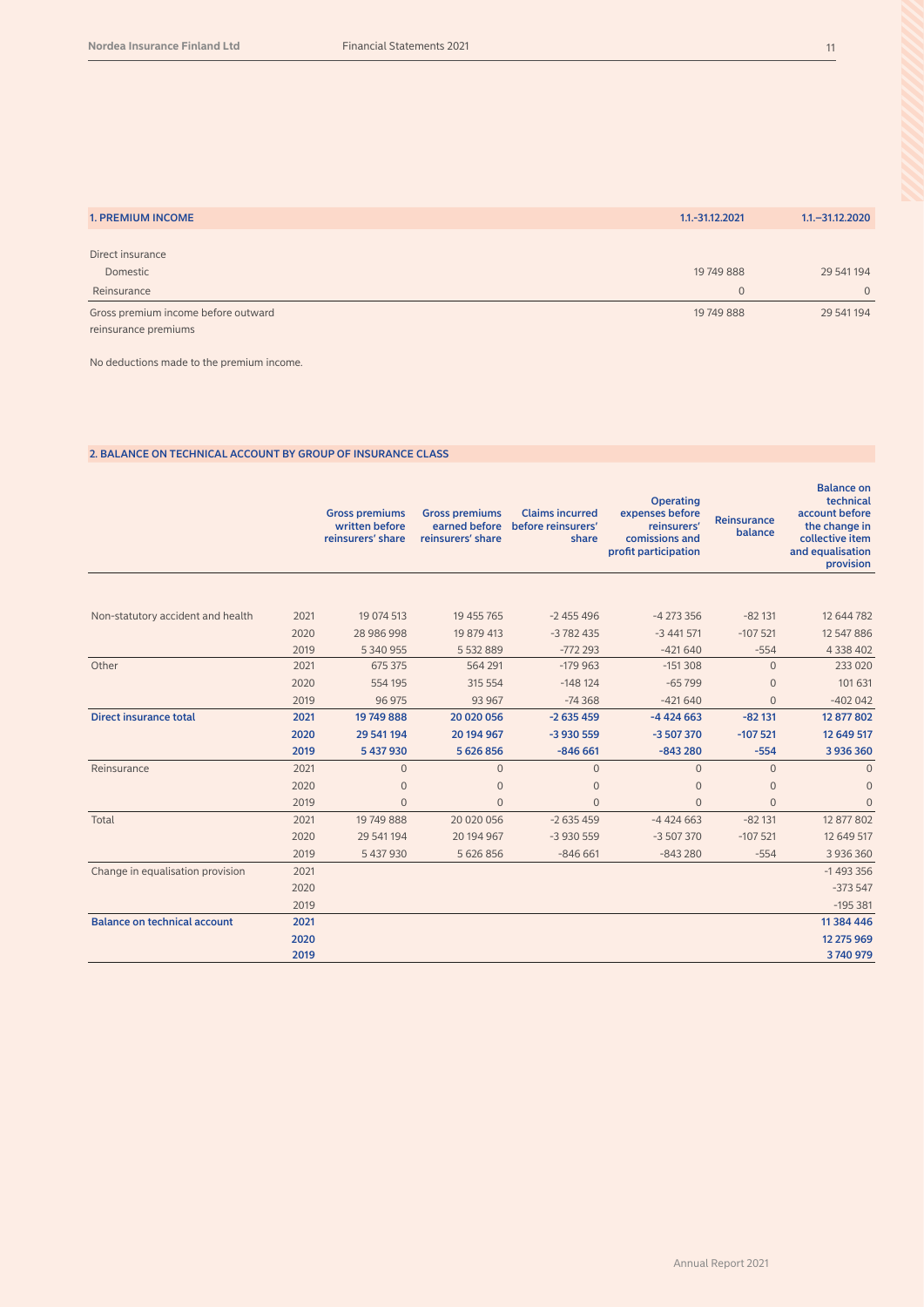| <b>3. OPERATING EXPENSES</b>                                     | 1.1.-31.12.2021 | $1.1 - 31.12.2020$ |
|------------------------------------------------------------------|-----------------|--------------------|
|                                                                  |                 |                    |
| 3.1 Operation expenses by function                               |                 |                    |
| Claims paid                                                      | 518 500         | 399 899            |
| Operating expenses                                               | 4 399 663       | 3 480 370          |
| Investment expenses                                              | 282 312         | 268 339            |
| Other expenses                                                   | $\overline{0}$  | $\overline{0}$     |
| <b>Total</b>                                                     | 5 200 476       | 4 148 608          |
| 3.2. Profit and loss account 'operating expenses'                |                 |                    |
| Insurance acquisition expenses                                   |                 |                    |
| Direct insurance commissions                                     | 2 2 2 4 1 5     | 1870420            |
| Other policy acquisition costs                                   | $\mathbf{0}$    | $\mathbf{0}$       |
| <b>Total</b>                                                     | 2 2 2 4 1 5     | 1870420            |
|                                                                  | 1056070         | 881 452            |
| Insurance policy management expenses                             | 1146179         | 755 497            |
| Administrative expenses                                          | $-25000$        | $-27000$           |
| <b>Total operating expenses</b>                                  | 4 399 663       | 3 480 370          |
|                                                                  |                 |                    |
| 3.3. Personnel                                                   |                 |                    |
| 3.3.1 Personnel expenses                                         |                 |                    |
| Salaries and commissions                                         | 235 082         | 235 062            |
| Pension expenses                                                 | 34 4 26         | 32 832             |
| Other indirect personnel costs                                   | 5946            | 4 4 1 0            |
| <b>Total</b>                                                     | 275 454         | 272 304            |
|                                                                  |                 |                    |
| 3.3.2 Management's salaries, commissions and pension commitments |                 |                    |
| Managing director's salary and commissions                       | 27900           | 13 916             |
| There is no pension insurance for managing director              |                 |                    |
| The Board of Directors' salary and commissions                   | 12 000          | 2 4 0 0            |
| 3.3.3 Average number of personnel during the financial year      |                 |                    |
| Personnel                                                        | 3               | 3                  |
|                                                                  |                 |                    |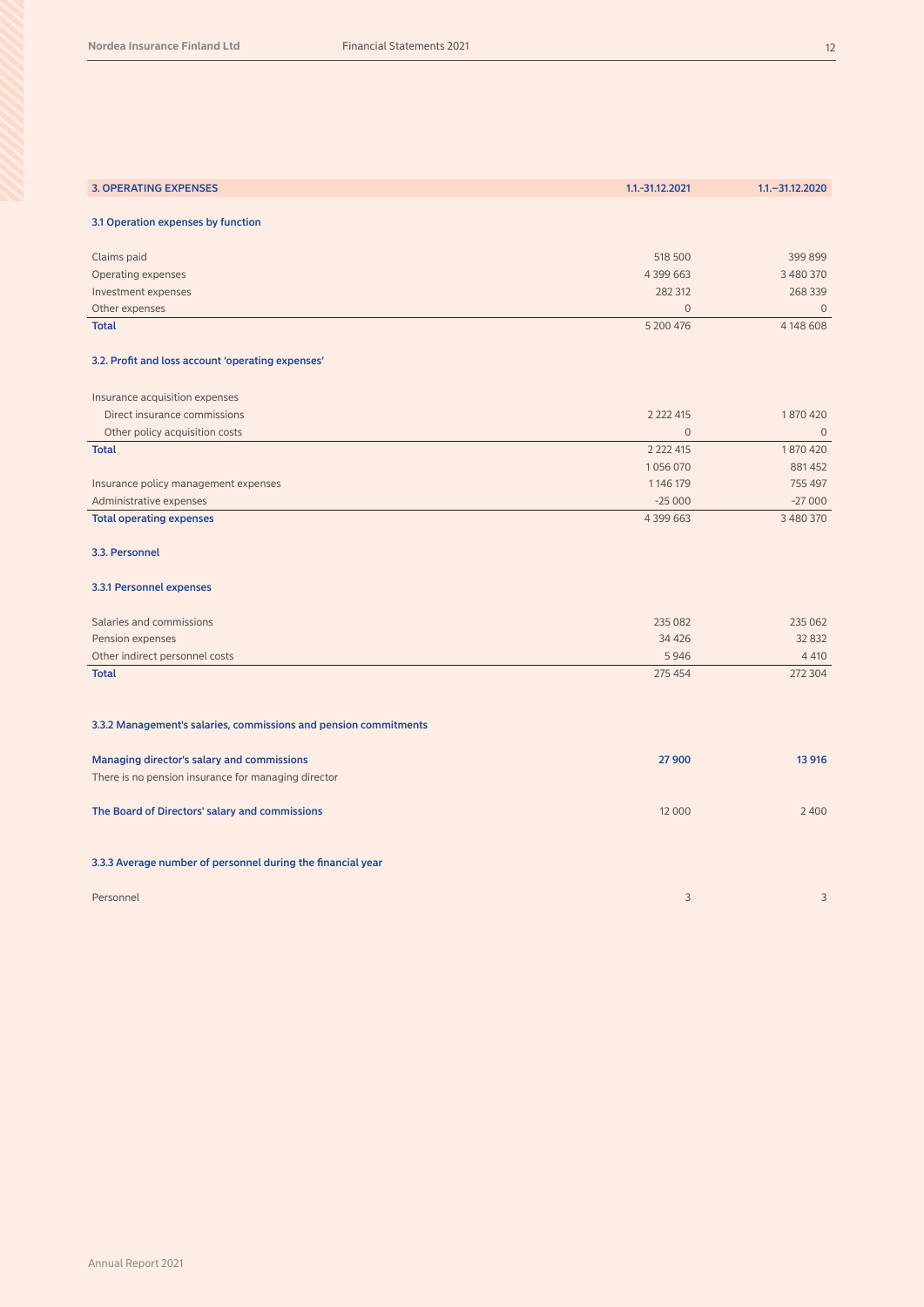| <b>Investment income</b><br>Income from investments in Group companies<br>Dividend income<br>$\mathbf 0$<br>$\mathbf{0}$<br>$\mathbf 0$<br>Interest income<br>$\mathbf 0$<br>Income from real estate investments<br>Dividend income<br>$\mathbf{0}$<br>$\overline{0}$<br>Interest income<br>$\mathbf{0}$<br>$\overline{0}$<br>$\Omega$<br>$\overline{0}$<br>Other income<br>Income from other investments<br>Dividend income<br>$\mathbf{0}$<br>$\mathbf{0}$<br>$\overline{0}$<br>Interest income<br>$-883$<br>Other income<br>22753<br>19809<br>21 870<br><b>Total</b><br>19809<br>Value readjustments<br>$\mathbf{0}$<br>96 681<br>Realised gains on investments<br>101 491<br>15 918<br>112 599<br>Total<br>101 491<br>123 361<br>132 408<br><b>Total</b><br><b>Investment expenses</b><br>Expenses arising from real estate investments<br>$\mathbf{0}$<br>$\Omega$<br>Expenses arising from other investments<br>$-374757$<br>$-308429$<br>Interest and other expenses on liabilities<br>To Group companies<br>$\mathbf 0$<br>$\overline{0}$<br>To others<br>$\mathbf{0}$<br>$\Omega$<br>$-308429$<br><b>Total</b><br>$-374757$<br>Value adjustments and depreciations<br>Value adjustments<br>$-664$<br>$-33419$<br>Depreciation according to plan on buildings<br>$\mathbf{0}$<br>$\Omega$<br>Realised losses on investments<br>$-22919$<br>$-46826$<br><b>Total</b><br>$-431095$<br>$-355919$<br>Net investment income in profit and loss account<br>$-307734$<br>$-223511$ |                                 |                 |                 |
|-------------------------------------------------------------------------------------------------------------------------------------------------------------------------------------------------------------------------------------------------------------------------------------------------------------------------------------------------------------------------------------------------------------------------------------------------------------------------------------------------------------------------------------------------------------------------------------------------------------------------------------------------------------------------------------------------------------------------------------------------------------------------------------------------------------------------------------------------------------------------------------------------------------------------------------------------------------------------------------------------------------------------------------------------------------------------------------------------------------------------------------------------------------------------------------------------------------------------------------------------------------------------------------------------------------------------------------------------------------------------------------------------------------------------------------------------------------------------------------|---------------------------------|-----------------|-----------------|
|                                                                                                                                                                                                                                                                                                                                                                                                                                                                                                                                                                                                                                                                                                                                                                                                                                                                                                                                                                                                                                                                                                                                                                                                                                                                                                                                                                                                                                                                                     | <b>4. NET INVESTMENT INCOME</b> | 1.1.-31.12.2021 | 1.1.-31.12.2020 |
|                                                                                                                                                                                                                                                                                                                                                                                                                                                                                                                                                                                                                                                                                                                                                                                                                                                                                                                                                                                                                                                                                                                                                                                                                                                                                                                                                                                                                                                                                     |                                 |                 |                 |
|                                                                                                                                                                                                                                                                                                                                                                                                                                                                                                                                                                                                                                                                                                                                                                                                                                                                                                                                                                                                                                                                                                                                                                                                                                                                                                                                                                                                                                                                                     |                                 |                 |                 |
|                                                                                                                                                                                                                                                                                                                                                                                                                                                                                                                                                                                                                                                                                                                                                                                                                                                                                                                                                                                                                                                                                                                                                                                                                                                                                                                                                                                                                                                                                     |                                 |                 |                 |
|                                                                                                                                                                                                                                                                                                                                                                                                                                                                                                                                                                                                                                                                                                                                                                                                                                                                                                                                                                                                                                                                                                                                                                                                                                                                                                                                                                                                                                                                                     |                                 |                 |                 |
|                                                                                                                                                                                                                                                                                                                                                                                                                                                                                                                                                                                                                                                                                                                                                                                                                                                                                                                                                                                                                                                                                                                                                                                                                                                                                                                                                                                                                                                                                     |                                 |                 |                 |
|                                                                                                                                                                                                                                                                                                                                                                                                                                                                                                                                                                                                                                                                                                                                                                                                                                                                                                                                                                                                                                                                                                                                                                                                                                                                                                                                                                                                                                                                                     |                                 |                 |                 |
|                                                                                                                                                                                                                                                                                                                                                                                                                                                                                                                                                                                                                                                                                                                                                                                                                                                                                                                                                                                                                                                                                                                                                                                                                                                                                                                                                                                                                                                                                     |                                 |                 |                 |
|                                                                                                                                                                                                                                                                                                                                                                                                                                                                                                                                                                                                                                                                                                                                                                                                                                                                                                                                                                                                                                                                                                                                                                                                                                                                                                                                                                                                                                                                                     |                                 |                 |                 |
|                                                                                                                                                                                                                                                                                                                                                                                                                                                                                                                                                                                                                                                                                                                                                                                                                                                                                                                                                                                                                                                                                                                                                                                                                                                                                                                                                                                                                                                                                     |                                 |                 |                 |
|                                                                                                                                                                                                                                                                                                                                                                                                                                                                                                                                                                                                                                                                                                                                                                                                                                                                                                                                                                                                                                                                                                                                                                                                                                                                                                                                                                                                                                                                                     |                                 |                 |                 |
|                                                                                                                                                                                                                                                                                                                                                                                                                                                                                                                                                                                                                                                                                                                                                                                                                                                                                                                                                                                                                                                                                                                                                                                                                                                                                                                                                                                                                                                                                     |                                 |                 |                 |
|                                                                                                                                                                                                                                                                                                                                                                                                                                                                                                                                                                                                                                                                                                                                                                                                                                                                                                                                                                                                                                                                                                                                                                                                                                                                                                                                                                                                                                                                                     |                                 |                 |                 |
|                                                                                                                                                                                                                                                                                                                                                                                                                                                                                                                                                                                                                                                                                                                                                                                                                                                                                                                                                                                                                                                                                                                                                                                                                                                                                                                                                                                                                                                                                     |                                 |                 |                 |
|                                                                                                                                                                                                                                                                                                                                                                                                                                                                                                                                                                                                                                                                                                                                                                                                                                                                                                                                                                                                                                                                                                                                                                                                                                                                                                                                                                                                                                                                                     |                                 |                 |                 |
|                                                                                                                                                                                                                                                                                                                                                                                                                                                                                                                                                                                                                                                                                                                                                                                                                                                                                                                                                                                                                                                                                                                                                                                                                                                                                                                                                                                                                                                                                     |                                 |                 |                 |
|                                                                                                                                                                                                                                                                                                                                                                                                                                                                                                                                                                                                                                                                                                                                                                                                                                                                                                                                                                                                                                                                                                                                                                                                                                                                                                                                                                                                                                                                                     |                                 |                 |                 |
|                                                                                                                                                                                                                                                                                                                                                                                                                                                                                                                                                                                                                                                                                                                                                                                                                                                                                                                                                                                                                                                                                                                                                                                                                                                                                                                                                                                                                                                                                     |                                 |                 |                 |
|                                                                                                                                                                                                                                                                                                                                                                                                                                                                                                                                                                                                                                                                                                                                                                                                                                                                                                                                                                                                                                                                                                                                                                                                                                                                                                                                                                                                                                                                                     |                                 |                 |                 |
|                                                                                                                                                                                                                                                                                                                                                                                                                                                                                                                                                                                                                                                                                                                                                                                                                                                                                                                                                                                                                                                                                                                                                                                                                                                                                                                                                                                                                                                                                     |                                 |                 |                 |
|                                                                                                                                                                                                                                                                                                                                                                                                                                                                                                                                                                                                                                                                                                                                                                                                                                                                                                                                                                                                                                                                                                                                                                                                                                                                                                                                                                                                                                                                                     |                                 |                 |                 |
|                                                                                                                                                                                                                                                                                                                                                                                                                                                                                                                                                                                                                                                                                                                                                                                                                                                                                                                                                                                                                                                                                                                                                                                                                                                                                                                                                                                                                                                                                     |                                 |                 |                 |
|                                                                                                                                                                                                                                                                                                                                                                                                                                                                                                                                                                                                                                                                                                                                                                                                                                                                                                                                                                                                                                                                                                                                                                                                                                                                                                                                                                                                                                                                                     |                                 |                 |                 |
|                                                                                                                                                                                                                                                                                                                                                                                                                                                                                                                                                                                                                                                                                                                                                                                                                                                                                                                                                                                                                                                                                                                                                                                                                                                                                                                                                                                                                                                                                     |                                 |                 |                 |
|                                                                                                                                                                                                                                                                                                                                                                                                                                                                                                                                                                                                                                                                                                                                                                                                                                                                                                                                                                                                                                                                                                                                                                                                                                                                                                                                                                                                                                                                                     |                                 |                 |                 |
|                                                                                                                                                                                                                                                                                                                                                                                                                                                                                                                                                                                                                                                                                                                                                                                                                                                                                                                                                                                                                                                                                                                                                                                                                                                                                                                                                                                                                                                                                     |                                 |                 |                 |
|                                                                                                                                                                                                                                                                                                                                                                                                                                                                                                                                                                                                                                                                                                                                                                                                                                                                                                                                                                                                                                                                                                                                                                                                                                                                                                                                                                                                                                                                                     |                                 |                 |                 |
|                                                                                                                                                                                                                                                                                                                                                                                                                                                                                                                                                                                                                                                                                                                                                                                                                                                                                                                                                                                                                                                                                                                                                                                                                                                                                                                                                                                                                                                                                     |                                 |                 |                 |
|                                                                                                                                                                                                                                                                                                                                                                                                                                                                                                                                                                                                                                                                                                                                                                                                                                                                                                                                                                                                                                                                                                                                                                                                                                                                                                                                                                                                                                                                                     |                                 |                 |                 |
|                                                                                                                                                                                                                                                                                                                                                                                                                                                                                                                                                                                                                                                                                                                                                                                                                                                                                                                                                                                                                                                                                                                                                                                                                                                                                                                                                                                                                                                                                     |                                 |                 |                 |
|                                                                                                                                                                                                                                                                                                                                                                                                                                                                                                                                                                                                                                                                                                                                                                                                                                                                                                                                                                                                                                                                                                                                                                                                                                                                                                                                                                                                                                                                                     |                                 |                 |                 |
|                                                                                                                                                                                                                                                                                                                                                                                                                                                                                                                                                                                                                                                                                                                                                                                                                                                                                                                                                                                                                                                                                                                                                                                                                                                                                                                                                                                                                                                                                     |                                 |                 |                 |
|                                                                                                                                                                                                                                                                                                                                                                                                                                                                                                                                                                                                                                                                                                                                                                                                                                                                                                                                                                                                                                                                                                                                                                                                                                                                                                                                                                                                                                                                                     |                                 |                 |                 |
|                                                                                                                                                                                                                                                                                                                                                                                                                                                                                                                                                                                                                                                                                                                                                                                                                                                                                                                                                                                                                                                                                                                                                                                                                                                                                                                                                                                                                                                                                     |                                 |                 |                 |
|                                                                                                                                                                                                                                                                                                                                                                                                                                                                                                                                                                                                                                                                                                                                                                                                                                                                                                                                                                                                                                                                                                                                                                                                                                                                                                                                                                                                                                                                                     |                                 |                 |                 |
|                                                                                                                                                                                                                                                                                                                                                                                                                                                                                                                                                                                                                                                                                                                                                                                                                                                                                                                                                                                                                                                                                                                                                                                                                                                                                                                                                                                                                                                                                     |                                 |                 |                 |
|                                                                                                                                                                                                                                                                                                                                                                                                                                                                                                                                                                                                                                                                                                                                                                                                                                                                                                                                                                                                                                                                                                                                                                                                                                                                                                                                                                                                                                                                                     |                                 |                 |                 |
|                                                                                                                                                                                                                                                                                                                                                                                                                                                                                                                                                                                                                                                                                                                                                                                                                                                                                                                                                                                                                                                                                                                                                                                                                                                                                                                                                                                                                                                                                     |                                 |                 |                 |
|                                                                                                                                                                                                                                                                                                                                                                                                                                                                                                                                                                                                                                                                                                                                                                                                                                                                                                                                                                                                                                                                                                                                                                                                                                                                                                                                                                                                                                                                                     |                                 |                 |                 |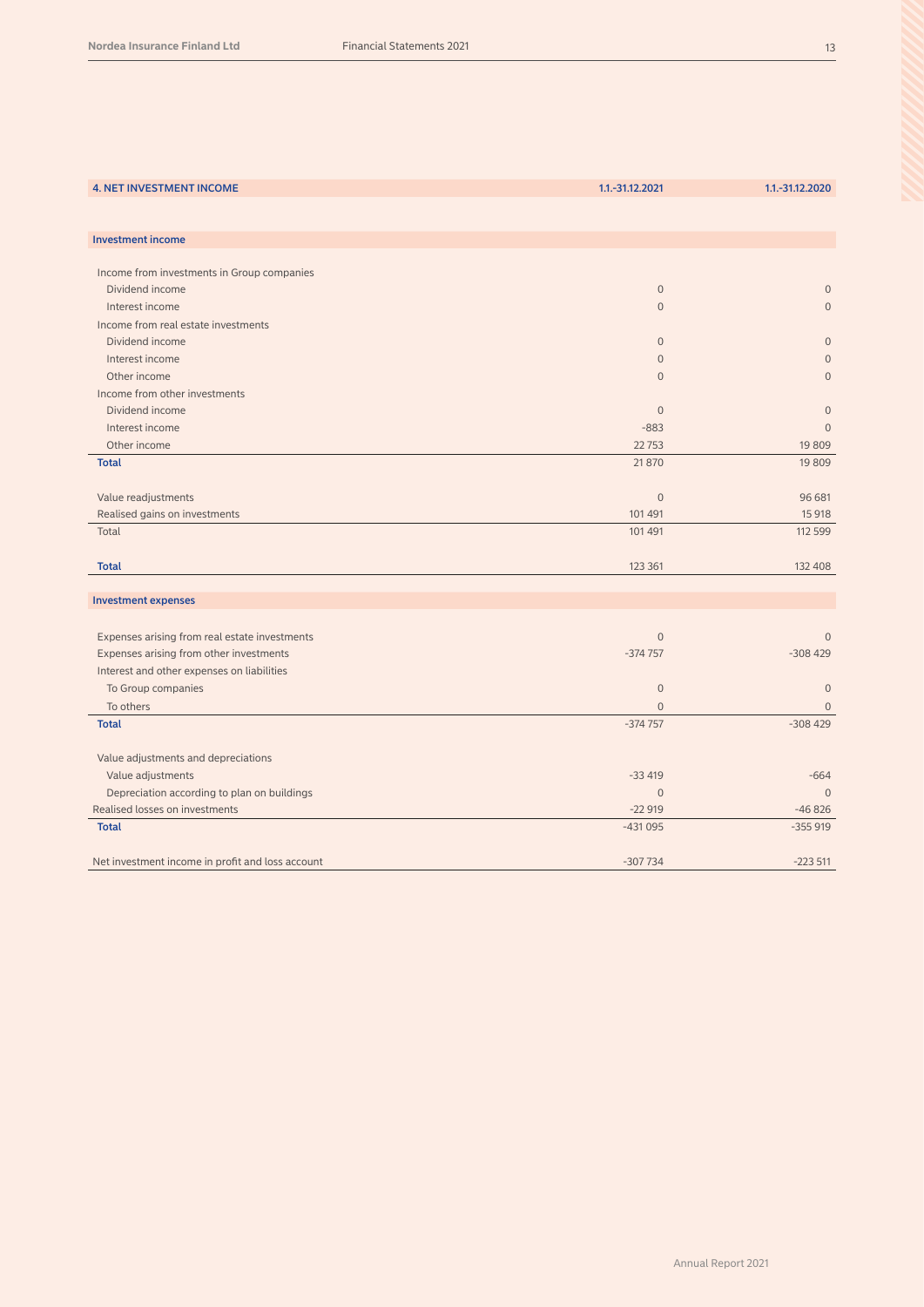#### 5. MARKET VALUE AND VALUATION DIFFERENCE OF INVESTMENTS

|                                     | Remaining<br>acquisition |                   |                     |
|-------------------------------------|--------------------------|-------------------|---------------------|
| <b>Investments 31.12.2020</b>       | cost                     | <b>Book value</b> | <b>Market value</b> |
|                                     |                          |                   |                     |
| Real estate investments             | $\Omega$                 | $\mathbf{0}$      | $\overline{0}$      |
| Investments in Group companies      | $\overline{0}$           | $\overline{0}$    | $\overline{0}$      |
| Investments in associated companies | $\Omega$                 | $\mathbf{0}$      | $\overline{0}$      |
| Other investments                   |                          |                   |                     |
| Shares and participations           | 1 0 0 1 5 7 4            | 1 0 0 1 5 7 4     | 1383010             |
| Debt securities                     | 7000388                  | 6966204           | 6978075             |
| Other investments                   | 26 351 088               | 26 351 088        | 26 351 088          |
| Deposits with ceding undertakings   | $\mathbf{0}$             | $\mathbf{0}$      | $\mathbf{0}$        |

Other investments include cash in hand and at bank

|                                     | Remaining           |                   |                     |
|-------------------------------------|---------------------|-------------------|---------------------|
| <b>Investments 31.12.2019</b>       | acquisition<br>cost | <b>Book value</b> | <b>Market value</b> |
|                                     |                     |                   |                     |
| Real estate investments             | $\Omega$            | $\overline{0}$    | $\Omega$            |
| Investments in Group companies      | $\Omega$            | $\overline{0}$    | $\Omega$            |
| Investments in associated companies | $\Omega$            | $\overline{0}$    | $\mathbf{0}$        |
| Other investments                   |                     |                   |                     |
| Shares and participations           | 779 474             | 779 474           | 851 148             |
| Debt securities                     | 6975639             | 6 974 751         | 7198764             |
| Other investments                   | 16 996 252          | 16 996 252        | 16 996 252          |
| Deposits with ceding undertakings   | $\mathbf{0}$        | $\overline{0}$    | $\Omega$            |

Other investments include cash in hand and at bank

| <b>6. STATEMENT OF CHANGES IN EQUITY CAPITAL</b> | 1.1.-31.12.2021 | $1.1 - 31.12.2020$ |
|--------------------------------------------------|-----------------|--------------------|
|                                                  |                 |                    |
| Share capital 31.12.                             | 5 000 000       | 5 000 000          |
| Reserve for invested unrestricted capital 31.12  | 300 000         | 300 000            |
| Retained earnings 1.1.                           | 12 132 784      | 2 493 817          |
| Retained earnings 31.12.                         | 12 132 784      | 2 493 817          |
| Profit/loss for the year                         | 8 8 5 9 0 0 1   | 9638967            |
| Preliminary dividend                             | $\mathbf{0}$    | $\Omega$           |
| Equity capital in total                          | 26 291 785      | 17 432 784         |

The distributable equity capital in Nordea Insurance Finland Ltd is in total EUR 21 291 785 (12 432 784).

#### 7. EQUALIZATION PROVISION

The equalization provision is 2 062 870,35 € and its target amount is 7 496 993,67 € on 31 December 2021.

|  |  | <b>8. INVESTMENTS</b> |  |  |  |
|--|--|-----------------------|--|--|--|
|--|--|-----------------------|--|--|--|

| <b>Funds</b>                                     | <b>Domicile</b> | <b>Book value</b> | <b>Fair value</b> |
|--------------------------------------------------|-----------------|-------------------|-------------------|
| Nordea Moderate Yield B growth                   | Suomi           | 722 541           | 722 541           |
| Nordea Sustainable Equities Global Fund A growth | Suomi           | 779 474           | 1109 221          |
| Nordea 1 - Global Climate and Envir. Fd BI-EUR   | Luxemburg       | 222 100           | 273789            |
| Nordea Corporate Bond I growth                   | Suomi           | 1752461           | 1759328           |
| Nordea 1 - European Covered Bd Opp BI - EUR      | Luxemburg       | 1735257           | 1735 257          |
| Nordea Pro Euro Bond I growth                    | Suomi           | 1 475 377         | 1 475 377         |
| Nordea 1 - US Corporate Bond Fund HBIE-EUR       | Luxemburg       | 1280568           | 1285 572          |
| <b>Total</b>                                     |                 | 7967778           | 8 3 6 1 0 8 5     |
| Cash at bank and in hand                         |                 |                   |                   |
| <b>Bank accounts</b>                             | Finland         | 26 351 088        | 26 351 088        |
| Total                                            |                 | 26 351 088        | 26 351 088        |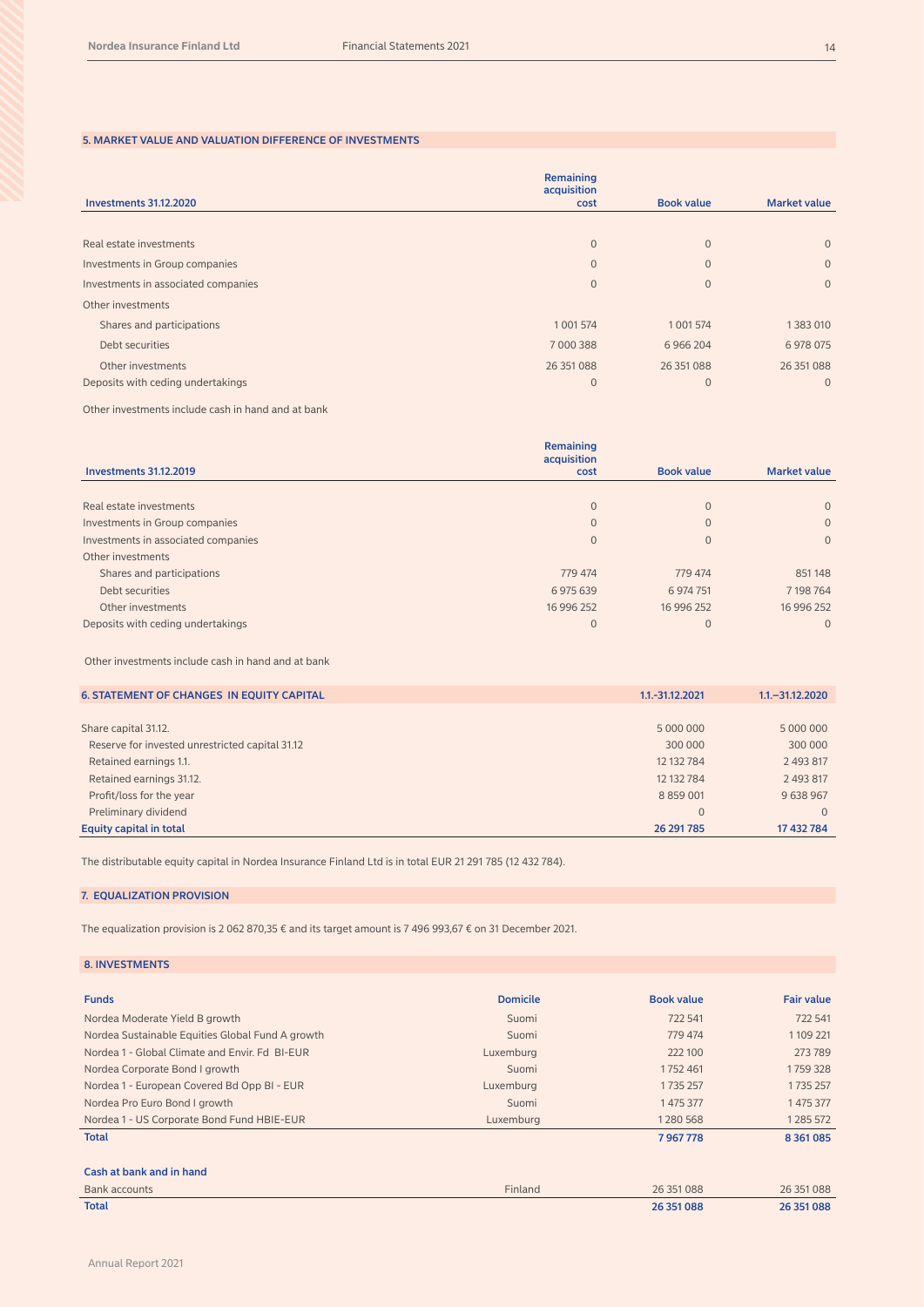| <b>9. AUDITORS' FEES</b>                                                                                                                                                                                                                                                                            | 1.1.-31.12.2021 | 1.1.-31.12.2020 |
|-----------------------------------------------------------------------------------------------------------------------------------------------------------------------------------------------------------------------------------------------------------------------------------------------------|-----------------|-----------------|
| The auditors' fees per category were                                                                                                                                                                                                                                                                |                 |                 |
|                                                                                                                                                                                                                                                                                                     |                 |                 |
| Audit                                                                                                                                                                                                                                                                                               | 57 438          | 40 072          |
| Mandates subject to section 1(2) of the Auditing Act<br>Tax consultation                                                                                                                                                                                                                            | $\mathbf{0}$    | $\mathbf{0}$    |
| Other services                                                                                                                                                                                                                                                                                      | $\mathbf 0$     | $\overline{0}$  |
| <b>Total</b>                                                                                                                                                                                                                                                                                        | 57 438          | 40 072          |
|                                                                                                                                                                                                                                                                                                     |                 |                 |
| <b>10. RECEIVABLES</b>                                                                                                                                                                                                                                                                              |                 |                 |
| No long-term receivables.                                                                                                                                                                                                                                                                           |                 |                 |
| <b>11. CREDITORS</b>                                                                                                                                                                                                                                                                                |                 |                 |
| No long-term creditors.                                                                                                                                                                                                                                                                             |                 |                 |
| <b>12. OFF-BALANCE SHEET COMMITMENTS</b>                                                                                                                                                                                                                                                            |                 |                 |
|                                                                                                                                                                                                                                                                                                     |                 |                 |
| RRegarding VAT group registration, Nordea Insurance Finland Ltd is, with the other members of the Nordea Bank Finland<br>Plc tax liability group, jointly and severally liable for the value added tax to be rendered in the accounts in accordance with section 188 of the Value<br>Added Tax Act. |                 |                 |
| 13. KEY FIGURES FOR GENERAL ECONOMIC DEVELOPMENT                                                                                                                                                                                                                                                    | 2021            | 2020            |
|                                                                                                                                                                                                                                                                                                     |                 |                 |
| Turnover<br>Premium income before the reinsurers' share +                                                                                                                                                                                                                                           | 19 712 321      | 19 971 456      |
| investment income and unrealised gains + other income                                                                                                                                                                                                                                               |                 |                 |
|                                                                                                                                                                                                                                                                                                     |                 |                 |
| Operating profit or loss<br>Profit or loss before changes in equalisation provision, additional                                                                                                                                                                                                     | 12 877 802      | 12 649 517      |
| benefits, extraordinary items, appropriations and taxes                                                                                                                                                                                                                                             |                 |                 |
| Total profit or loss                                                                                                                                                                                                                                                                                | 13 271 108      | 12 945 204      |
| Operating profit or loss +/- changes in valuation<br>differences, fair value and revaluation reserves                                                                                                                                                                                               |                 |                 |
| Return on assets (%) (at market value)                                                                                                                                                                                                                                                              | 29,1            | 35,7            |
| 100 x (Operating profit or loss + interest and other financing expenses + calculated interest<br>+/- revaluation/revaluation reversed in revaluation or fair value reserve                                                                                                                          |                 |                 |
| +/- changes in valuation differences) / (total assets                                                                                                                                                                                                                                               |                 |                 |
| -technical provisions on unit-linked insurances +/- valuation differences on investments)<br>(average at the beginning and the end of the year)                                                                                                                                                     |                 |                 |
| Premium income                                                                                                                                                                                                                                                                                      | 19 749 888      | 29 541 194      |
| Premium income before the reinsurers' share                                                                                                                                                                                                                                                         |                 |                 |
| Loss ratio %                                                                                                                                                                                                                                                                                        | 13,2            | 19,6            |
| Claims incurred/premiums earned                                                                                                                                                                                                                                                                     |                 |                 |
| Expense ratio %                                                                                                                                                                                                                                                                                     | 22,1            | 17,3            |
| Operating expenses/premiums earned                                                                                                                                                                                                                                                                  |                 |                 |

Combined ratio 35,3 36,9 Loss ratio + expense ratio

Net investment income -307 734 -223 511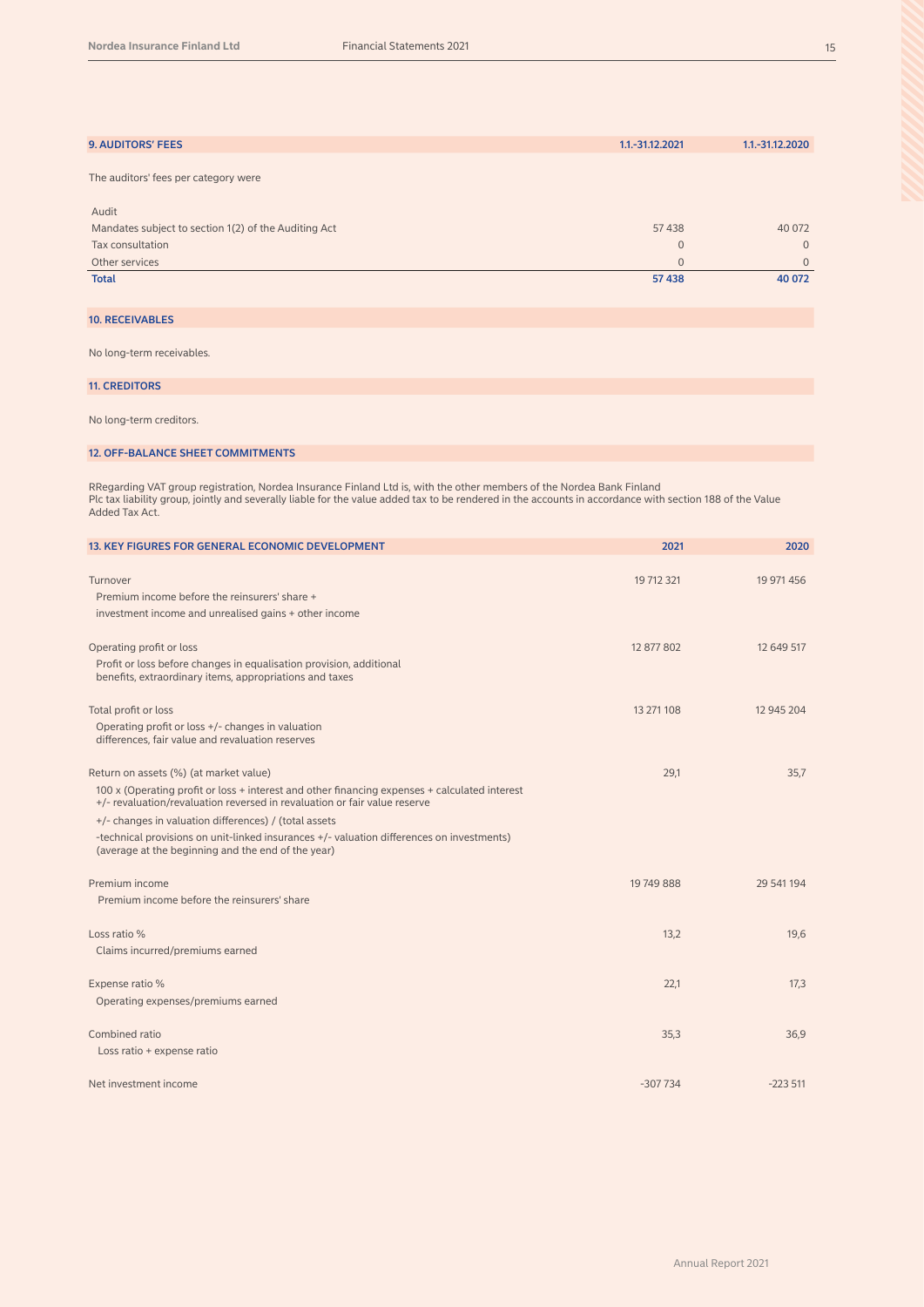|                                           |            | 2021                      |           | 2020                      |
|-------------------------------------------|------------|---------------------------|-----------|---------------------------|
|                                           |            |                           |           |                           |
|                                           |            | Net investment            |           | Net investment            |
| Net investment income on invested capital | $Income-%$ | income at<br>market value | Income-%  | income at<br>market value |
| <b>Bonds</b>                              | $-3.06%$   | $-242009$                 | 3.97%     | 248 583                   |
| <b>Shares</b>                             | 21.34%     | 219 421                   | $-10.09%$ | $-103730$                 |
| Money market investments                  | $-31.95%$  | $-184182$                 | $-0.81%$  | $-102130$                 |
| Alternative investments                   | $0.00\%$   | $\mathbf{0}$              | 22.35%    | 6 3 2 7                   |
| Net investment income at market values    | $-0.77%$   | $-206770$                 | 0.25%     | 49 0 49                   |
| Investment allocation at market values    |            |                           |           |                           |
| Shares and participations                 |            | 1383010                   | 3.98%     | 851148                    |
| Money market investments                  |            | 6 978 075                 | 20.10%    | 7 198 764                 |
| Cash in hand and at bank                  |            | 26 351 088                | 75.91%    | 16 996 252                |
|                                           |            | 34 712 173                | 100.00%   | 25 046 164                |

| <b>14. PROFIT ANALYSIS</b>                    | 2021           | 2020         |
|-----------------------------------------------|----------------|--------------|
|                                               |                |              |
| Premium income                                | 19 912 924     | 20 060 446   |
| Claims paid                                   | $-2635459$     | $-3930559$   |
| Net operating expenses                        | $-4399663$     | $-3480370$   |
| Other technical underwriting income           | $\overline{0}$ | $\mathbf{0}$ |
| <b>Balance on technical account</b>           | 12 877 802     | 12 649 517   |
| Investment income and expenses                | $-307734$      | $-223511$    |
| Other income                                  | $\mathbf{0}$   | $\mathbf{0}$ |
| Share of associated undertaking's profit/loss | $\Omega$       | $\Omega$     |
| <b>Operating profit/-loss</b>                 | 12 570 068     | 12 426 005   |
| Change in equalisation provision              | $-1$ 493 356   | $-373547$    |
| Profit/loss before closing entries and taxes  | 11 076 712     | 12 052 458   |
|                                               |                |              |
| Minority interests                            | $\Omega$       | $\Omega$     |
| Income tax and other direct taxes             | $-2$ 217 711   | $-2$ 413 492 |
| Loss for the year                             | 8 8 5 9 0 0 1  | 9 638 967    |

#### 15. CALCULATION METHOD FOR TECHNICAL PROVISIONS

The calculation basis for the Equalization Provision has been approved by the Financial Supervisory Authority on 18 December 2019 and no changes were made to it during 2021.

The calculation basis for the technical provisions were updated on 31 December 2021. The update did not have material impact on the technical provisions.

#### 16. INFORMATION ABOUT CONSOLIDATED FINANCIAL STATEMENTS

Nordea Bank Abp prepares the consolidated financial statements of the highest entity in which Nordea Insurance Finland Ltd belongs. Nordea Bank Abp is domiciled in Helsinki. A copy of Nordea Bank Plc's consolidated financial statement can be found at www.nordea.com

Nordea Life Holding AB prepares the consolidated financial statements of the lowest entity in which Nordea Insurance Finland Ltd belongs as a subsidary of Nordea Life Assurance Finland Ltd. Nordea Life Holding AB is fully owned by Nordea Bank Abp. Nordea Life Holding AB:n is domiciled in Stockholm. A copy of Nordea Life Holding´s consolidated financial statement can be found from Swedish Companies Registration Office (www.bolagsverket.se)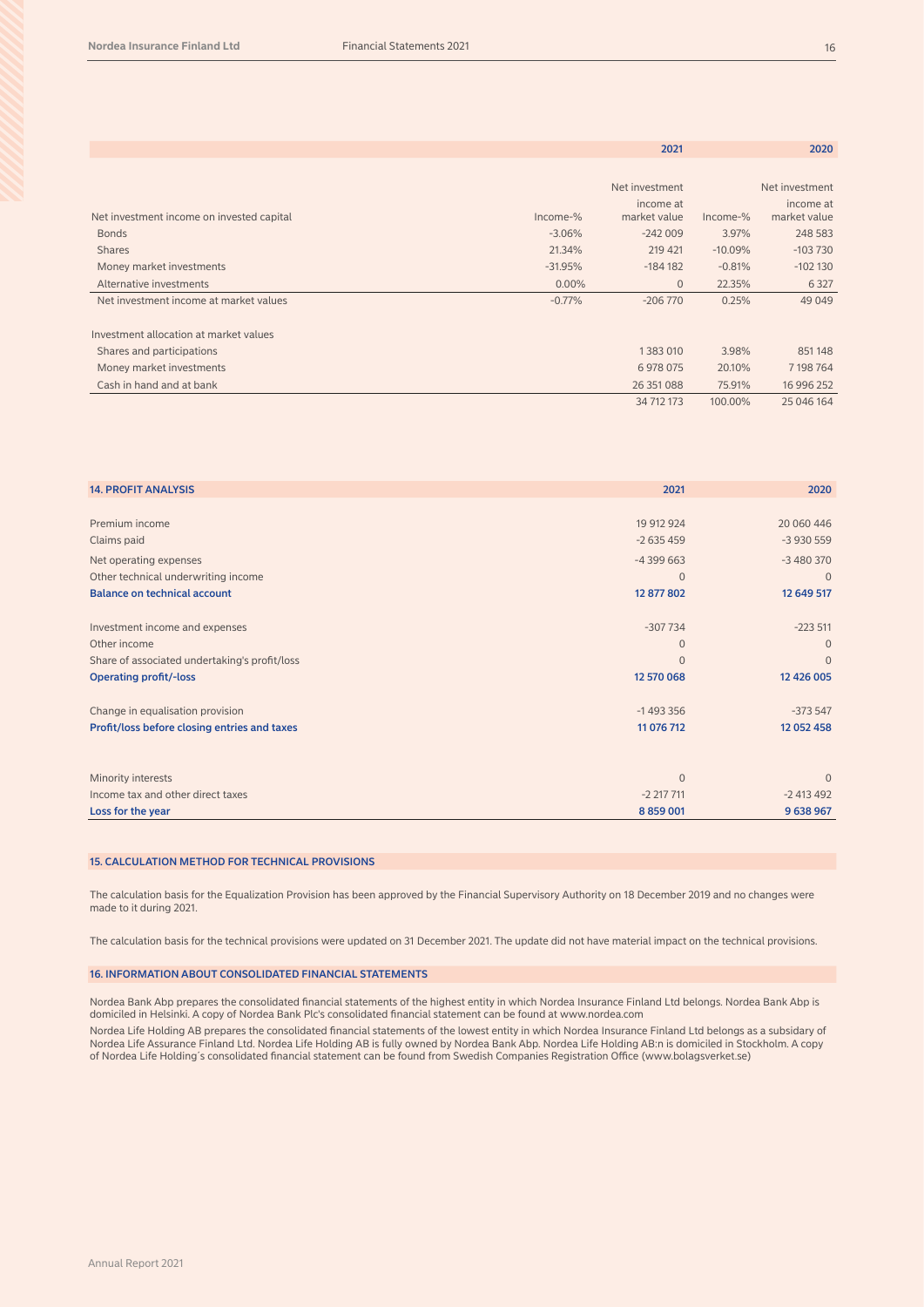The company is exposed to a variety of risks. These include underwriting, market, credit, operational, liquidity, business and strategic risks, of which the four first ones are directly quantified by the standard formula in the Solvency II regime.

### **Stress and scenario testing**

The Solvency II regime outlines the principles for an effective risk management process. To that process belongs an effective governance around calculating the solvency position as well as an Own Solvency and Risk Assessment (ORSA). The company is producing an own ORSA-report that is submitted to the FIN-FSA on an annual basis.

As part of the ORSA process the company performs various stress and scenario tests including:

- Overnight stress and scenario tests
- Reverse stress tests
- Business risk scenarios

• Macro-economic scenarios investigating emerging trends and stresses testing the resilience of the company to historical and potential future macro crises

Stress and scenario testing are discussed by the executive management and the Board.

## **Product structure**

The company has one product Nordea MyLife Personal Insurance, which includes covers against unemployment and temporary disability, critical illness, permanent disability, accidental death or accidental permanent disability, and death. The death cover is granted by the parent company Nordea Life Assurance Finland Ltd. In addition, the company has accidental covers, which are no longer for new sales.

#### **Insured risk sums 31 December 2021 (EUR millions)**



■ Unemployment and temporary disability

### **Insurance risk**

Insurance risk is the risk of loss due to changes in the levels, trends, or variations of unemployment, temporary disability and lapse.

The most important ways to manage insurance risks are proper risk selection, including underwriting procedures, pricing, insurance terms, product approval process, reinsurance, stress tests, and setting the reserves prudently considering the risks.

Underwriting is governed by underwriting rules, actuarial methods in setting the tariffs, and statistical analysis of reported losses. The underwriting policy also defines what risks can be insured and how much cover amount is allowed. The objective of the underwriting policy is to ensure the profitability of the insurance business. In limiting risk, the policy terms are essential - the terms and conditions of the insurance contract define the coverage of the policy and the limits of compensation.

#### **Underwriting procedures**

The Underwriting Policy, which the company's Board of Directors annually approves, describes the company's insurance policy. The policy is established to ensure strong underwriting processes and sound advice to customers.

Underwriting procedures ensure the acceptance or rejection of individual risks on an informed basis. Sound underwriting enables the company to pool risk efficiently, offer fair premiums to customers and establish robust reserves and capital to ensure the claim payments.Individual underwriting is used for the policies. Depending on the nature of the risk coverage and the sum insured, underwriting may include a health assessment or financial underwriting.

The company is continuously analysing the insurance risks and the underwriting policy is reviewed at least annually.

#### **Reinsurance**

The company's reinsurance programme is approved annually by the Board. It specifies the company's risk appetite for individual risk retention and aggregate (catastrophe) risks. The aim of the reinsurance programme is to minimise claims volatility and stabilise annual results and solvency by protecting the company from underwriting risk concentrations, catastrophes and pandemics.

The Actuarial Function gives an opinion on the appropriateness of the company's reinsurance arrangement to the Board of Directors at least annually.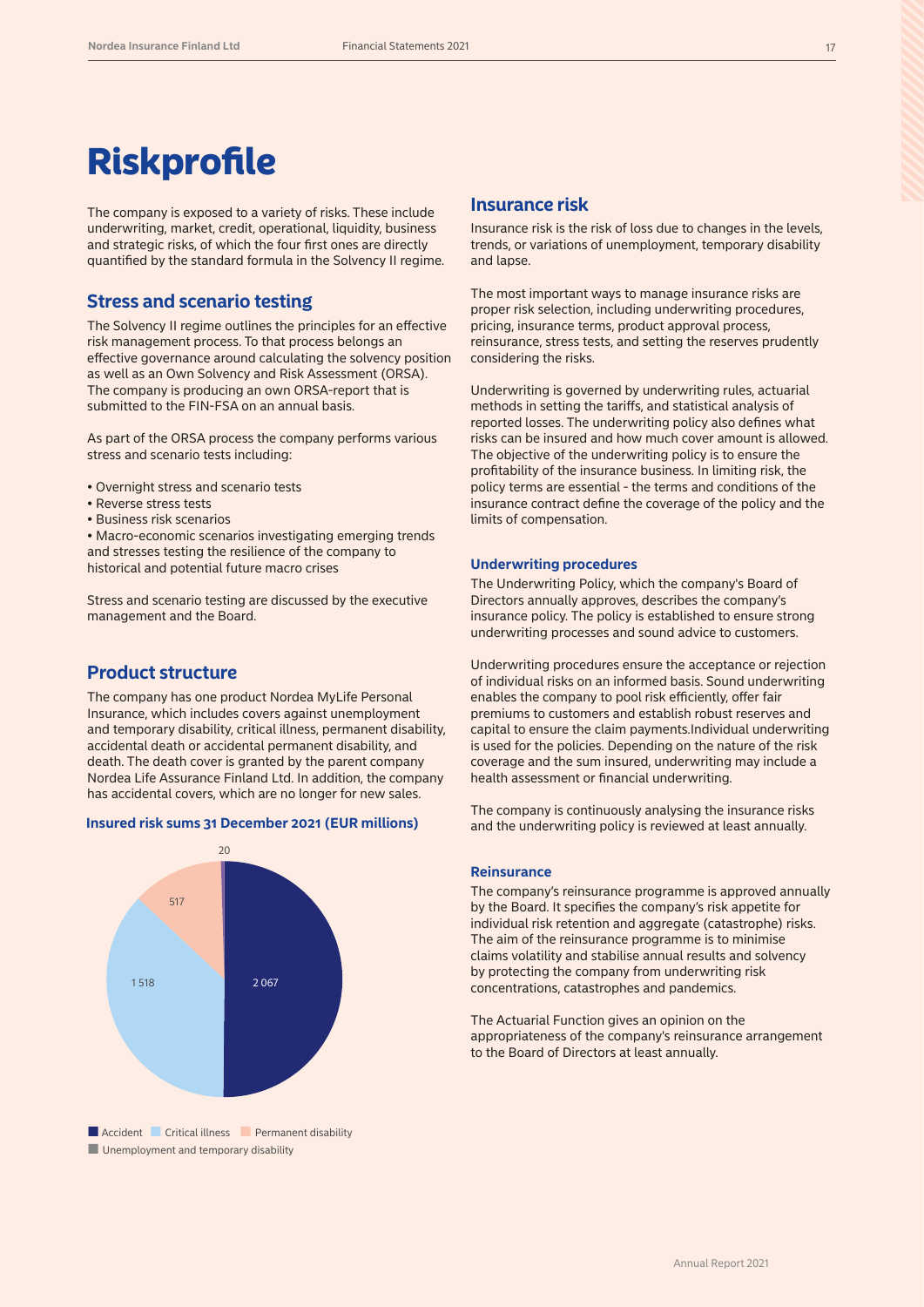#### **Product approval**

The company has implemented an overall approach to the management of changes which is further described in the section on Operational Risk. As part of this, a product approval process is in place for new products. This includes the assessment of the target market and the potential profitability as well as fit within the company's risk appetite.

### **Market risk**

The market risk arises at the company mainly due to the mismatch between assets and liabilities and the sensitivity of the values of these assets and liabilities to changes in the level or in the volatility of the market prices or rates.

#### **Measurement and analysis of market risk**

Market risks are measured via the Solvency II standard formula, exposure measurement on investment assets, forward-looking balance sheet projections, and stress and sensitivity analysis. Furthermore, the market risks are monitored against the risk appetite and risk limits.

#### *Solvency II standard formula*

When measuring market risk in accordance with the Solvency II standard formula the equity risk, credit spread risk and interest rate risk dominate.

#### **Fixed income holdings by rating for the investment portfolio at 31 December 2021**

| AAA          | 17 %  |
|--------------|-------|
| AA           | 13 %  |
| A            | 16 %  |
| <b>BBB</b>   | 47 %  |
| <b>BB</b>    | 6 %   |
| B            | 0%    |
| CCC or below | 0%    |
| Not rated    | 1%    |
| Yhteensä     | 100 % |

#### *Exposure measurement on investment assets*

The investment portfolio is monitored in terms of exposure to different asset classes to ensure proper diversification. The company's investment guidelines and limits determine the strategic asset allocation target as well as the tactical asset allocation limits for the investment portfolio as set by the Board.

#### **Stress and sensitivity analysis**

The company regularly performs stress tests of the balance sheet and buffers to assess the impact of overnight stress.

As part of the capital management process, the company projects the development of the business including capital plans, and stress test it by using macroeconomic and business risk scenarios.

#### **Management of market risk**

The company manages market risk by balancing shortterm and long-term perspectives, competitiveness, legal requirements, profitability, liquidity, customer and capital considerations. In addition, market risks are monitored regularly against the risk appetite and risk limits.

#### *The investment process and the Prudent Person Principle*

The precautionary principle, the consideration of the riskprofit relation and responsible investing form the foundation of the company's investment process. These principles are applied to all investment portfolios as a whole, as well as to the individual investments within the portfolios. This is done to ensure that the combination of assets is reasonable and in line with the objective of each investment portfolio. As per the precautionary principle, the company only invests in investment objects, for which the risks can adequately be identified, measured, monitored, managed, controlled and reported on. The precautionary principle also entails that excess complexity is averted in the company's investment process, as it can impair the transparency of risks and add costs.

Responsible investing is an essential part of the company's investment process. Responsible investing means integration of environmental, social or governance related sustainability metrics into the investment decision process.

### **Operational risk**

Operational risk means the risk of direct or indirect loss resulting from inadequate or failed internal processes or systems.

Operational risk is inherent in all activities within the organisation, in outsourced activities and in all interactions with external parties. Managing operational risks is the day-to-day responsibility of the business and is a proactive discipline, which emphasises training and risk awareness from all employees across the company.

#### **Measurement of operational risk**

Operational risk is measured through the operational risk appetite, incident reporting, stress and scenario testing and the Solvency II standard formula.

#### *Incident reporting*

Incidents and security weaknesses are immediately handled in order to avoid and minimise further damages. Upon detection of an incident, handling the incident has top priority. Unit managers are responsible for the proper handling, documentation and reporting of incidents. Incident reporting is a Nordea Group-wide process and aggregated incident information is included in regular risk reports to the Executive Management and to the Board.

#### *Stress testing and scenario analysis*

As an extension of the Risk and Control Self-Assessment (RCSA) process mentioned below a stress test of the material risks is performed. The stress test of operational risks is conducted as a scenario analysis, which tests selected key material risks considered to be highly important to investigate further. The objective is to challenge and extend the company's present understanding of its operational risk landscape by focusing on risks which could cause large financial losses or other significant impacts to the company.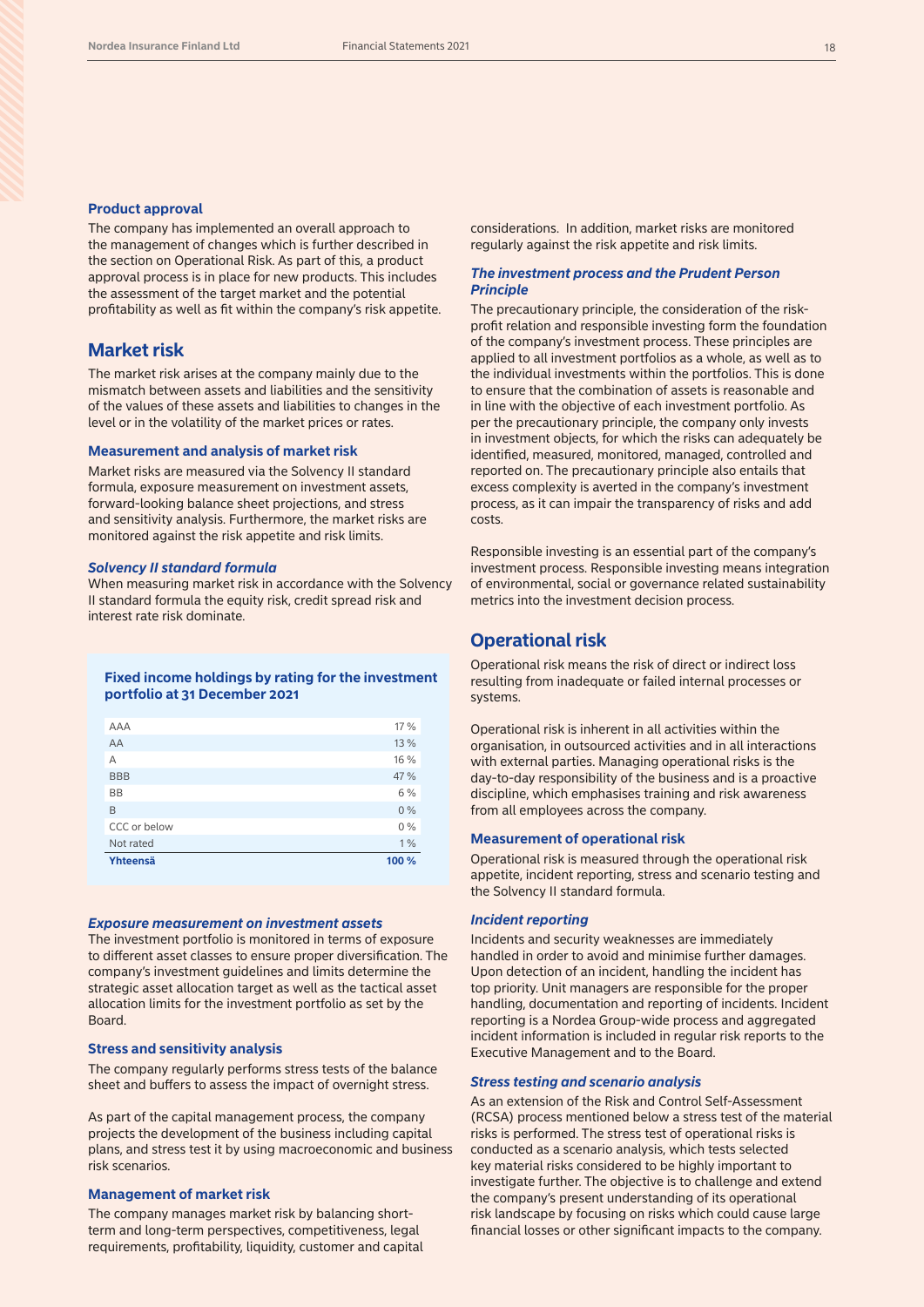#### **Management of operational risk**

The management of operational risk is centred on the RCSA, Business Continuity Management and change management processes.

#### *Risk and Control Self-Assessment (RCSA)*

The RCSA is an annual self-assessment of operational risk in the business. The RCSA is designed to enhance awareness of risks in the operations, spot weaknesses in controls, and support prioritisation of mitigating actions related to these weaknesses.

The RCSA is focused on current risks that the business faces and also includes an analysis for emerging and anticipated operational risks, resulting from expected changes related to strategic initiatives.

The RCSA also serves as input for scenarios to include in the continuity and contingency plans, which are tested annually to ensure learning and preparedness.

#### *Business Continuity Management*

Business Continuity management (BCM) is the overall risk management and execution process under which Nordea ensures building and maintaining the appropriate levels of resiliency and readiness for a wide range of expected and unexpected operational and financial risk events. The BCM also enables the company to safeguard its employees, the interests of the customers and stakeholders of Nordea, its reputation and the ability to continue activities, processes and services, should an extraordinary event occur. The process ensures that crisis events are identified, escalated and managed to minimize impact on the organisation.

Business Continuity plans are tested annually. This has been seen as an effective method to safeguard the interests of key stakeholders, reputation, the Nordea brand and value creating activities that guide the company on how to respond, recover and restore to a predefined level of operation following a disruption.

#### *Managing material changes*

The Change Risk Management and Approval process (the CRMA process) is a Nordea Group-wide change approval process which consists of an initial materiality assessment and a subsequent risk assessment. The CRMA process is executed by using the quality and risk assessment (QRA) methodology.

The approval process captures all material changes in a unified and disciplined manner. It is applicable to new or materially altered products, services, markets, processes, IT systems and major changes to the operations and to the organisation.

The QRA is performed in order to limit new risks and to ensure disciplined change management. It aims to document decisionmaking regarding risk and quality aspects connected to changes, explicit responsibility for decisions and actions taken, and systematic follow-up. The CRMA is mandatory as part of the change approval process.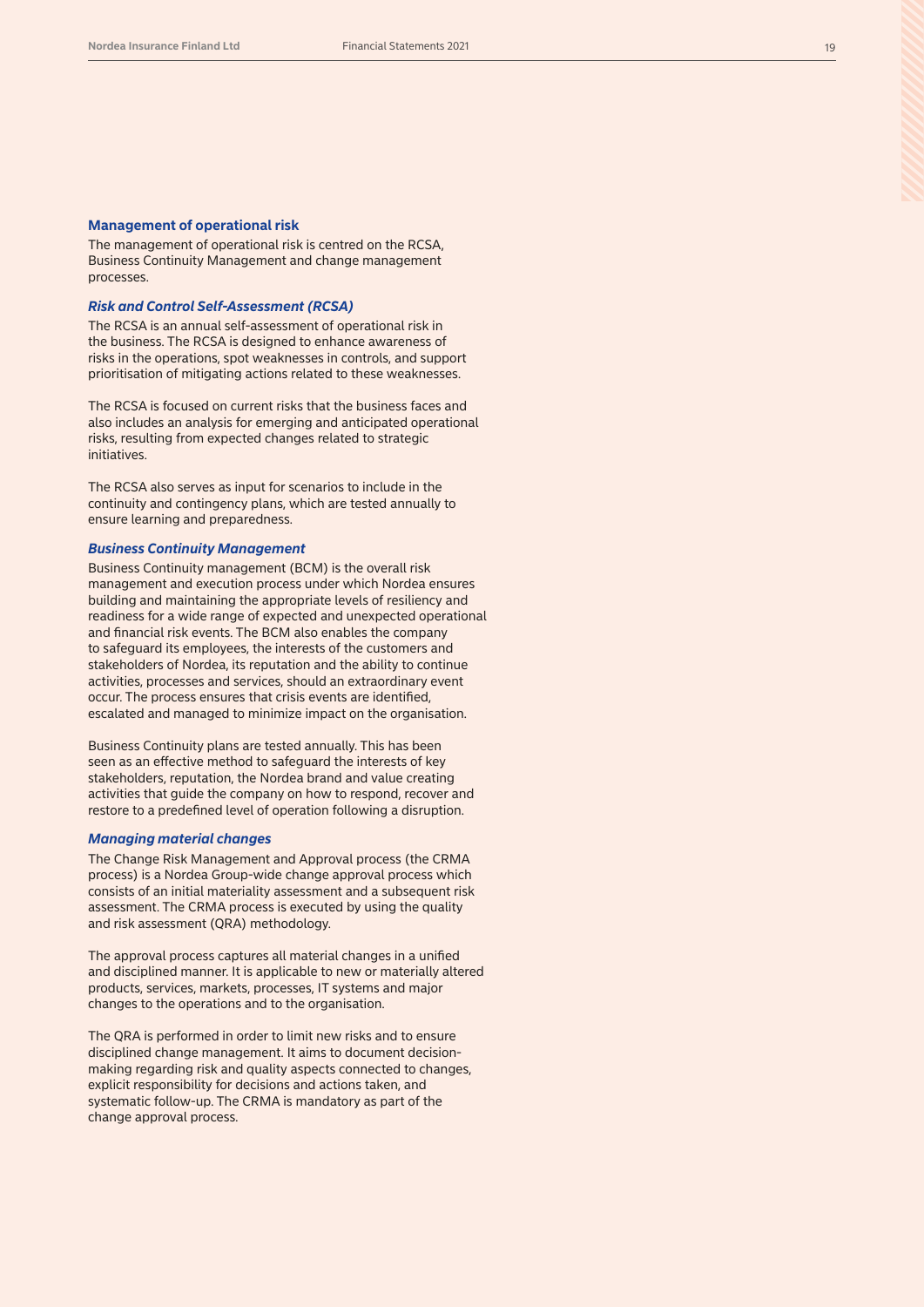## Signatures of Report of the Board of Directors' and Annual Accounts

Helsinki 11 February 2022

j

Pekka Luukkanen<br>Chairman of the Board of Directors **Lauri Hallberg** (Chairman of the Board of Directors Chairman of the Board of Directors

Petra Särkkä Raimo Voutilainen<br>
Member of the Board of Directors Member of the Boa

 $M, M$ .

Martti Paajanen Member of the Board of Directors Ari Sivonen Member of the Board of Directors Ari Sivonen Managing Director Member of the Board of Directors

 $\mathscr{D}_\varkappa$ 

Member of the Board of Directors

An auditor's report on the audit has been issued today.

Helsinki 22 February 2022

**PricewaterhouseCoopers Oy** Authorised Public Accountants

Martin Grandell Authorised Public Accountant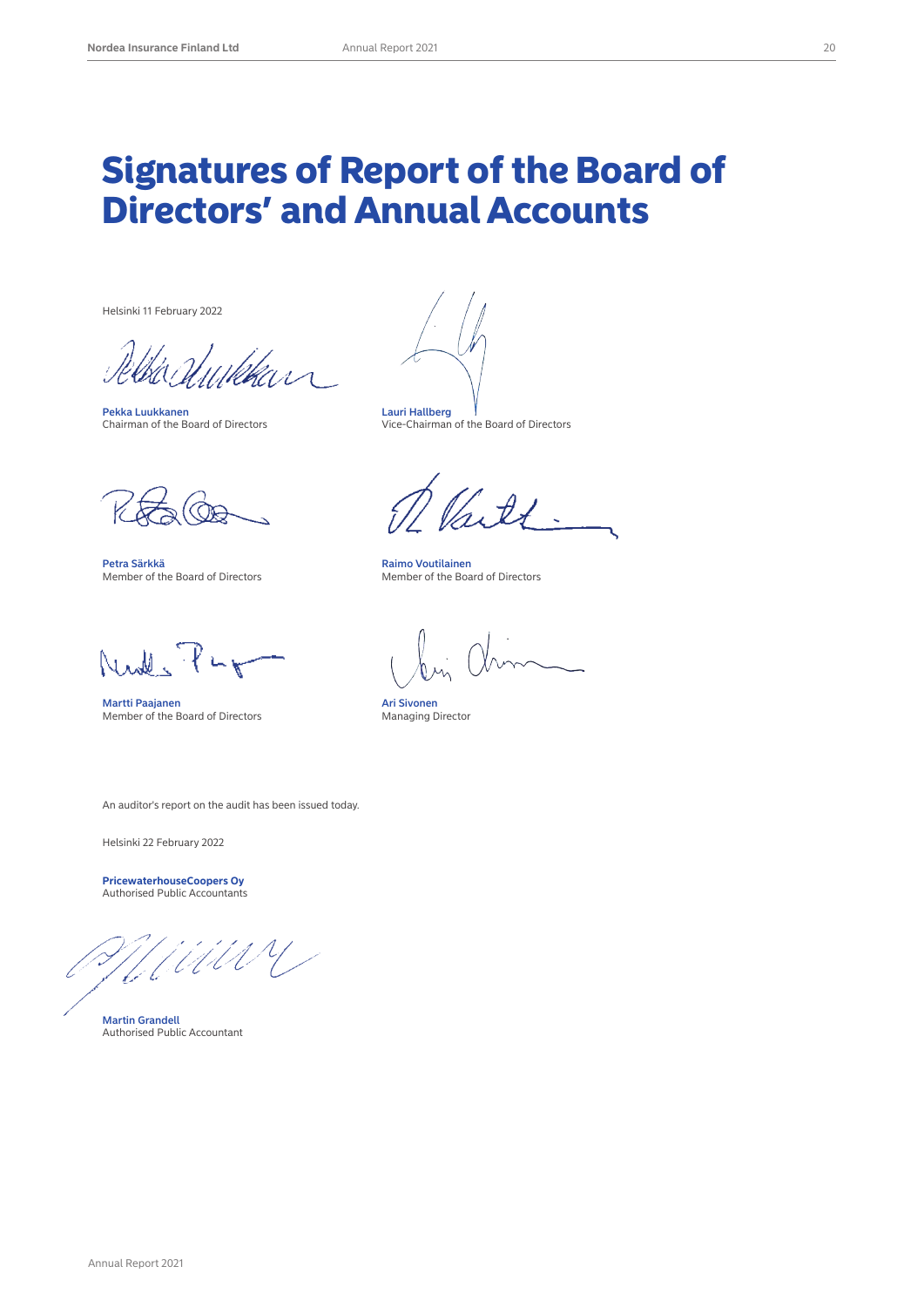## Auditor's Report **(Translation of the Finnish Original)**

To the Annual General Meeting of Nordea Insurance Finland Ltd.

## **Report on the Audit of the Financial Statements**

## **Opinion**

In our opinion, the financial statements give a true and fair view of the company's financial performance and financial position in accordance with the laws and regulations governing the preparation of financial statements in Finland and comply with statutory requirements.

Our opinion is consistent with the additional report to the Board of Directors.

### **What we have audited**

We have audited the financial statements of Nordea Insurance Finland Ltd (business identity code 2868440-8) for the year ended 31 December, 2021. The financial statements comprise the balance sheet, income statement, cash flow statement and notes.

## **Basis for Opinion**

We conducted our audit in accordance with good auditing practice in Finland. Our responsibilities under good auditing practice are further described in the Auditor's Responsibilities for the Audit of Financial Statements section of our report.

We believe that the audit evidence we have obtained is sufficient and appropriate to provide a basis for our opinion.

### **Independence**

We are independent of the company in accordance with the ethical requirements that are applicable in Finland and are relevant to our audit, and we have fulfilled our other ethical responsibilities in accordance with these requirements.

To the best of our knowledge and belief, the non-audit services that we have provided to the company are in accordance with the applicable law and regulations in Finland and we have not provided non-audit services that are prohibited under Article 5(1) of Regulation (EU) No 537/2014. The non-audit services that we have provided are disclosed in note 9 to the Financial Statements.

## **Most significant assessed risks of material misstatement**

Below we have described our assessment of the most significant risks of material misstatement, including risks of material misstatement due the fraud, and presented a summary of our response to those risks.

## **Significant risks of material misstatement referred to in EU regulation No 537/2014, point (c) of Article 10 (2) relating to the company's financial statements**

#### *Actuarial assumptions*

*Refer to the notes 1 Accounting principles of the financial statements, 2 Result by insurance product group, 7 Equalisation provision, 15 Change in calculation method for technical provisions, Risk profile to the financial statements.*

Technical provisions involves subjective judgments over uncertain future outcomes. The value is based on models where significant judgment is applied in setting economic assumptions, actuarial assumptions as well as customer behavior. Changes in these assumptions can materially impact the valuation of technical provisions.

## **How our audit addressed the risk**

We assessed the design and tested operating effec-tiveness of the controls over the process for calculating provisions.

Our audit also included assessments of applied methods, models and assumptions used in calculating the provisions. We have on a sample basis performed recalculations of the provisions. The audit was carried out by a PwC actuary.

### **Responsibilities of the Board of Directors and the Managing Director for the Financial Statements**

The Board of Directors and the Managing Director are responsible for the preparation of financial statements that give a true and fair view in accordance with the laws and regulations governing the preparation of financial statements in Finland and comply with statutory requirements. The Board of Directors and the Managing Director are also responsible for such internal control as they determine is necessary to enable the preparation of financial statements that are free from material misstatement, whether due to fraud or error.

In preparing the financial statements, the Board of Directors and the Managing Director are responsible for assessing the company's ability to continue as a going concern, disclosing, as applicable, matters relating to going concern and using the going concern basis of accounting. The financial statements are prepared using the going concern basis of accounting unless there is an intention to liquidate the company or to cease operations, or there is no realistic alternative but to do so.